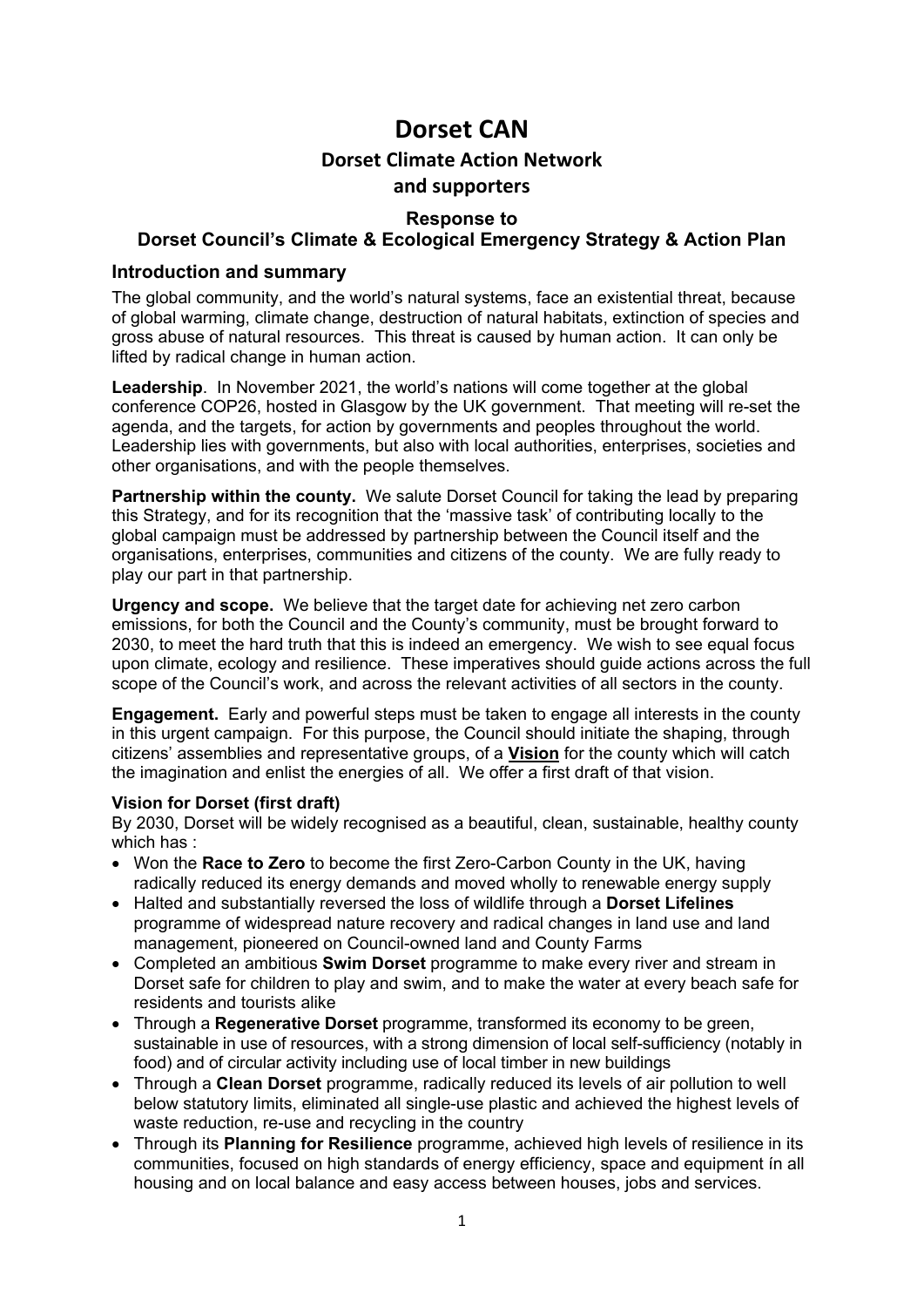• a **Dorset Local Action Partnership**, through which the Dorset Council offers pumppriming grants to town and parish councils and community-based groups for climate and ecology projects.

# **The collective challenge**

**1.** We congratulate Dorset Council on its determined and sustained approach to the preparation of the Strategy and Action Plan, and on the wide scope and clear structure of these documents. We thank the Council for extending the public consultation period and for clearly taking into account the views expressed during that process. This openness has contributed much to the quality of the proposals and to the likelihood that the communities, enterprises and organisations in Dorset county will effectively 'co-own' this vital Strategy.

**2. A massive collective challenge**. We endorse the Council's view that this climate and ecological emergency poses a massive challenge, which will demand leadership from the Council and widespread action by the people, communities, enterprises and organisations in the county. This is reflected in the width of the Strategy and of the Action Plan items, many of which will depend upon contribution from organisations other than the Council.

**3.Co-ownership by Council and County.** This Strategy will only succeed if it is co-owned by the Dorset Council and the people, communities, enterprises and organisations in the county.Many in the county are already convinced of the need for urgent action, and ready to play their part. The challenge is to bring the whole of the Dorset community to the same conviction, and to enable all to contribute to the great campaign.

**4.Leadership by the Council.** Within this partnership, the Council must provide clear leadership.We understand the distinction that the Council draws between actions which are called 'direct', 'indirect', or open to the 'influence and partnership' of the Council. But we urge the Council to offer vigorous leadership across the whole range of projects and programmes. For many actions described as 'indirect', the Council can provide crucial leadership by using its powers as planning authority, highway authority and other roles. The Council must design all of its strategies and policies, in these and other areas, around the central requirements of addressing climate and ecological targets.

**5.Pressure on central government.** Dorset Council should work with other local authorities and organisations to press the Government to create the legislative and financial framework for action on this Strategy. Striking examples are the need for legislation related to singleuse plastic; the sharpening of building regulations to secure carbon negative status for all new building; and the urgently needed detail of the proposed Shared Prosperity Fund.

**6.The Action Plan.** We welcome the Action Plan, including the provisional timing of the action on each item. We applaud the sense of urgency for direct actions on the Council's own buildings, land and activities. More broadly, the Action Plan can be a checklist for leadership by the Council and a menu to which people can respond by volunteering to take or share initiative. Further actions should be added, including those suggested in this response. With such additions, the Action Plan could be an agenda for the Dorset Climate and Ecological Emergency Partnership, and a checklist for the Annual review and Report by the Council.

*In order to help the Council, we structure this response according to the headings used by the Council in its consultation questionnaire. But we go sideways from that structure where needed.* 

## **Carbon, ecology, resilience and social justice**

**7. The Scope of the Strategy.** The Council's Strategy focuses strongly on Climate, and offers targets only in relation to achieving zero carbon. That target is indeed of crucial importance in the face of global warming and the increasingly severe worldwide impact of that trend. But the focus should equally be on the ecological emergency, which has a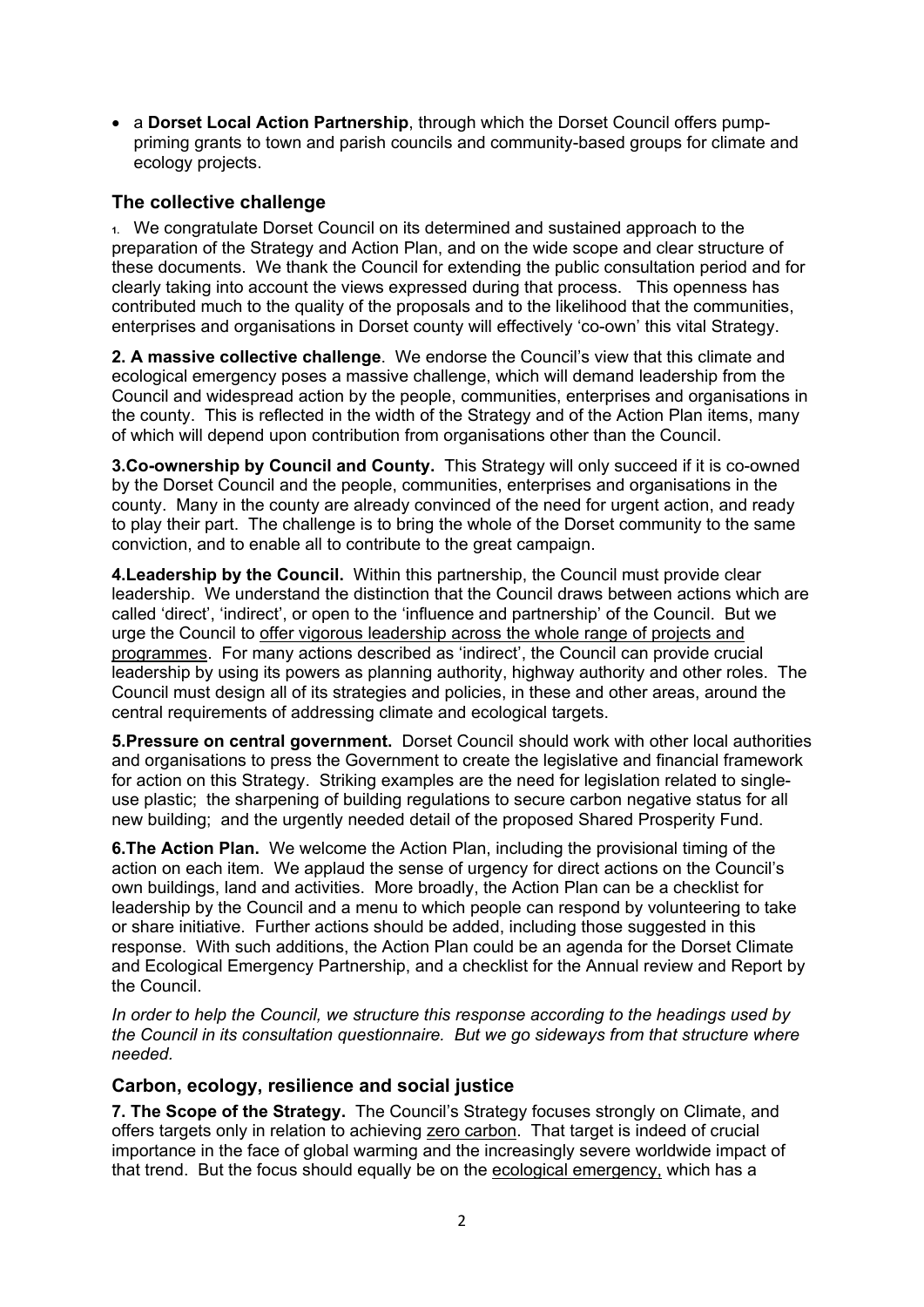massive impact on natural systems and on human well-being. We wish to see targets set and vigorously pursued in this field also. Moreover, targets are needed for a third theme, namely the resilience of the County's economy, community and environment in the face of change in the climate, ecosystems and in the global economy. We explain later this emphasis on resilience. Related to this should a strong emphasis, throughout the radical action under this Strategy, on assuring equality and social justice. The current pandemic has made worse the suffering of many people on low income or facing other disadvantage. We must engage with them and ensure their needs are met. Dorset Council should state clearly its commitment to the UN Sustainable Development Goals.

## **Zero carbon target**

**8. Council and County.** The process of achieving zero carbon is shorthand for the drastic action which is needed in order to cut greenhouse gas emissions (not just  $CO<sub>2</sub>$ , but also Methane,  $NO<sub>x</sub>$  and CFC's) and to capture carbon. In setting targets, the Council has made a broad distinction between itself and the County, setting a target of achieving net zero carbon emissions by 2040 in areas under its direct control and 2050 for other actions in the county. The Strategy does not seek to justify this distinction. We believe the distinction is unnecessary, indeed counter-productive because it implies that communities and organisations other than the Council may operate with less urgency. The whole Dorset community should embrace a high sense of urgency in the face of this global crisis.

**9. What targets ?** Dorset Council half-recognises this urgency in its statement "We have only 8-10 years at the current rate (of carbon emissions), within which serious action is requires to avert this crisis and avoid the worst impacts". But it has chosen 2040 as the target date for itself, and 2050 for other organisations in the county. Over 300 local authorities have declared climate emergencies. Two-thirds of these have set the target of achieving Zero carbon emissions by 2050, the date that was set at the Paris Climate Summit of 2015 and which was adopted by the UK government in June 2019. Other local authorities have set targets with a greater sense of urgency, aiming at net zero emissions by 2030 (for example Cornwall and Wiltshire County Councils) or by other dates short of 2050.

**10.Greater urgency is needed.** We believe that the Council, and the County, should adopt a much more urgent approach. Many governments have failed to keep the commitments that they made at the Paris Summit in 2015. Greenhouse gas emissions, and levels of CO2 in the atmosphere, continue to rise. Atmospheric temperatures, and sea level, have also risen significantly. In its latest report, the 'Sixth Carbon Budget' of December 2020, the Committee on Climate Change (the main independent adviser to the UK Government) offered a recommended pathway which "requires a 78% reduction in UK territorial emissions between 1990 and 2035 : in effect, bringing forward the UK's previous 80% target by nearly 15 years". At the recent Climate Ambition Summit, the Prime Minister accepted the logic of that pathway. The next Climate Summit – COP26, to be hosted by the UK government in Glasgow in November 2021 – is almost certain to call for accelerated action, with zero carbon emissions to be achieved much earlier than 2050.

**11**. We have received the following clear advice from the expert organisation Scientists Advising Europe :

"Immediate action needs to be taken now to prevent the planet's natural systems from spiralling out of control as multiple tipping points are reached and passed and to prevent the planet becoming a "Hothouse Earth". The focus for every country and all levels of government should be to reach net zero by 2030. We see this as essential to have a reasonable chance of keeping humanity safe from the danger of a climate that on our current emissions trajectory will soon go out of control."

**12**. **Target 2030.** We therefore urge Dorset Council to adopt 2030 as the target date for itself and the whole county to achieve Zero Carbon and (as we shall show) to achieve radical changes related to ecology and resilience. The Council might indeed set a target to be the first Zero-Carbon County in the UK, having radically reduced its energy demands and moved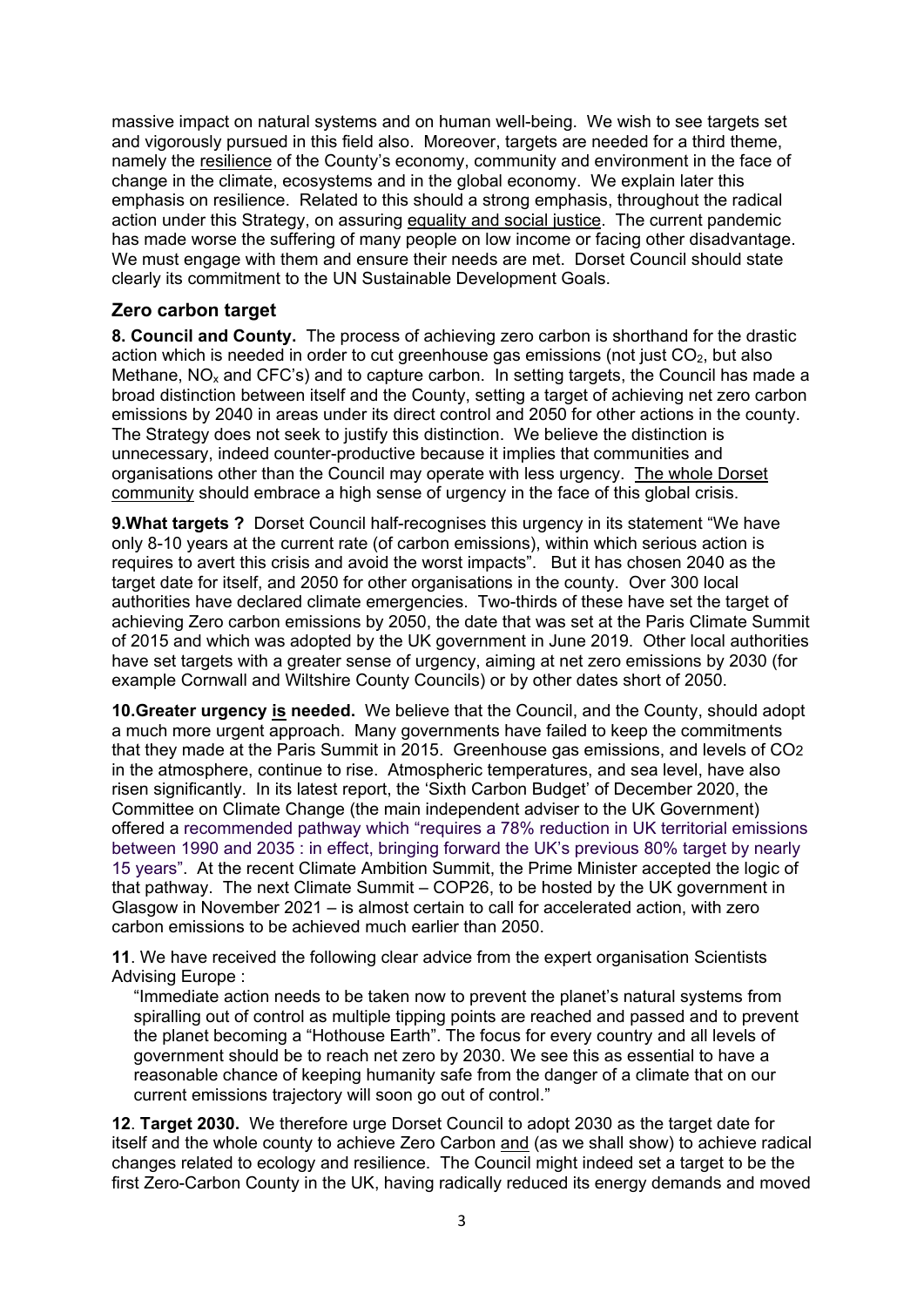wholly to renewable energy supply. We urge the Council to re-think the pace of run-down in greenhouse gas emissions for both their own action and that within the county; and to set a clear carbon budget with annual targets for reductions in emissions. The Sixth Carbon Budget (mentioned above) shows that it is possible to identify the key areas for action, and to set strong, time-bound targets for reducing emissions. These need to be translated into specific targets for Dorset. Fortunately, as the CCC Report shows, this is likely to be less expensive than previously thought, and to have revenue-saving benefits, especially in the areas of health, energy poverty and reducing unemployment. The Council should identify and focus most urgently on the easy targets for reductions in emissions, bearing in mind that the less easy targets will be slower to achieve. We urge that the campaign to cut emissions should be 'front-loaded', with very rapid progress in the first crucial years.

**13. Sectors for reduction of greenhouse gases.** The strategy records that the current total of greenhouse gas emissions in the county is attributable to the following key sectors Transport 31% of all emissions; Businesses 27%; Residential 22%; Agriculture 10%; and small amounts from waste management, exports and other sources (note : Aviation is not included). These figures point clearly to the sectors which should be given priority in seeking reductions in greenhouse gas emissions. We highlight them in our text below.

# **Energy**

**14. Move away from fossil fuels.** Greenhouse gas emissions arise mainly from the direct or indirect use of fossil fuels. The Council and the County should commit themselves to move fully away from that use. This will impact particularly on electricity generation, heating of buildings, transport systems, industrial processes and farming. The Local Plan should make plain the Council's opposition to new or expanded extraction of fossil fuel within the County. This should include opposition to any new exploration or extraction, by fracking or other means, of oil or gas. There should be no expansion of the Wytch Farm project, which is the largest onshore oil field in Europe : plans should be established now for the phasing out of extraction and refinement from this oil field, with due planning for jobs to replace those that will be lost. We support the objection to the proposed oil drilling in Puddletown. The Council's pension plan should divest from fossil fuel investments with immediate effect, in order to set a clear example to other investors in the county.

**15. Renewable energy.** The Council's Strategy makes plain there that this phasing out of fossil fuel must be matched by switching all uses of energy in the county to renewable sources. This will include, for example, heating homes and other buildings through heat pumps or hydrogen; powering transport through electric batteries or hydrogen; and deriving electricity from solar power, wind power or other renewable sources. At present, renewable sources produce about 480 MW each year, roughly 10% of Dorset's energy needs. The predictable total need for Dorset County and the BPC conurbation is about 8 GW, 16 times that current total.

**16. Dorset Council's commitment.** We believe that this imperative towards renewable energy should be urgently reflected in the planning policies and actions of both Dorset Council and the BPC Council. We welcome the commitment by Dorset Council in the Action Plan :

"to work with renewable energy developers to secure new renewable energy generation to meet and exceed the needs of the Council

- "as local planning authority, to actively encourage renewable energy by identifying suitable areas in the local plan and creating guidance for developers
- "to undertake detailed resource mapping to confirm Dorset has the technical resources to be self-sufficient, and to identify potential sites in the Local Plan

"to lobby central government over the major hurdles to renewable energy deployment, the Navitas Bay decision, investment needed on grid infrastructure and future of heat

"to work in partnership with BCP to plan a zero carbon energy system in Dorset.2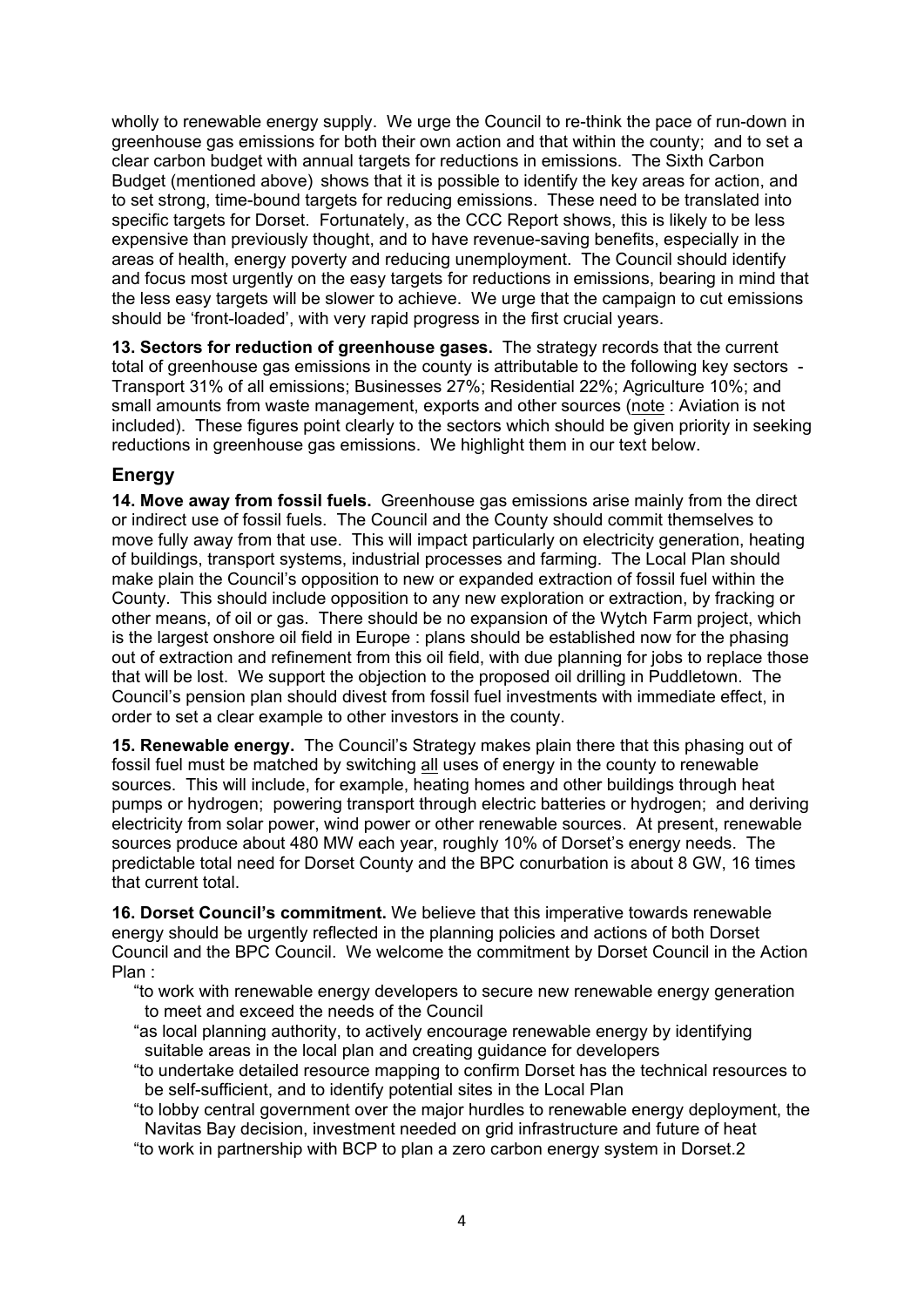**17. High priority.** We urge that high priority be given to this group of actions, in order that the flow of renewable energy can be rapidly and radically increased. We see high potential for production of solar power on the roofs of existing and new buildings; for use of groundsource and air-source heat pumps; for community energy schemes; and (as technologies develop) for the use of hydrogen and nitrogen as sources of power. Renewable energy should be given higher importance in decisions about land-based installations, for example related to the impact of solar panels or even onshore wind turbines upon the county's landscapes or to the installation of solar panels on the roofs of listed buildings.

**18**. **Sites and Skills.** Dorset Council should urgently produce an analysis of territories or sites within the county suited to production of renewable energy through solar arrays, onshore wind turbines and micro hydro-electricity schemes. Objections to such installations are likely to be reduced if there is community ownership of, or direct local benefit from, the installations. Moreover, since Dorset is blessed with a long and diverse coastline, we place high importance on revival of the proposal for an offshore wind farm in Poole Bay (Navitas), and for the exploration of marine-source heat pumps or sea-bed tidal power, consistent with a busy seaway and with the World Heritage status of the Jurassic Coast. Skills in the fossil fuel industry workforce should be developed and re-skilled as needed towards the renewable sector, and harnessed to develop further opportunities for good quality employment in the county through training, apprenticeships and work experience. Community-led generation schemes, such as Dorset Community Energy's 'Energy Local' scheme in Bridport, should be encouraged and supported.

## **Buildings**

**19. Retrofit of existing buildings.** The Council should launch – in cooperation with parish and town and parish councils, housing associations and other collective property owners – an urgent and sustained programme to update the energy efficiency of dwellings throughout the county, in order to save energy, cut greenhouse gas emissions, reduce costs for householders, tackle fuel poverty and increase health and well-being. This may involve installation of damp-proof courses, roof insulation, double glazing or modern heating and cooking equipment. Where appropriate, it should embrace the installation of heat pumps, solar panels and other forms of renewable energy. It may be noted that homes with mortgages should achieve EPC C energy efficiency standard by 2033, with standards for lenders being set from 2025; and that rented properties, social homes and homes for sale must be EPC C by 2028. The retrofit programme should also extend to business and industrial premises, building upon the Government's energy efficiency target to reduce business and industrial energy consumption by 20% by 2030.

**20. Funding of retrofit.** This programme should build upon activity already pursued by predecessor local authorities and others; and should use funds available under the Government's Green Homes initiative and the Council's own Low Carbon and Healthy Homes funds. The programme should be given very high priority, because it achieves multiple gains, including reduction in greenhouse gas emissions, at low cost : it is 'low hanging fruit', ready to be plucked. Moreover, it puts to good continuing use the fixed capital and the embedded energy that we inherit from earlier generations.

**21. Skills and local leadership in retrofit**. Recent experiences of difficulty in launching retrofit projects suggest that investment is needed in training and skills for retro-fitting and energy efficiency measures, alongside renewable energy generation. Dorset Council should act to secure the recognition of more 'TrustMark' accredited installers and contractors in Dorset. Dorset Council and the Local Enterprise Partnership should work with schools and FE colleges, employers, town and parish councils and national organisations (e.g. the Centre for Sustainable Energy) to develop training and apprenticeship opportunities for 'green jobs' in this sector and to build a recovery from the pandemic based on skills and local investment.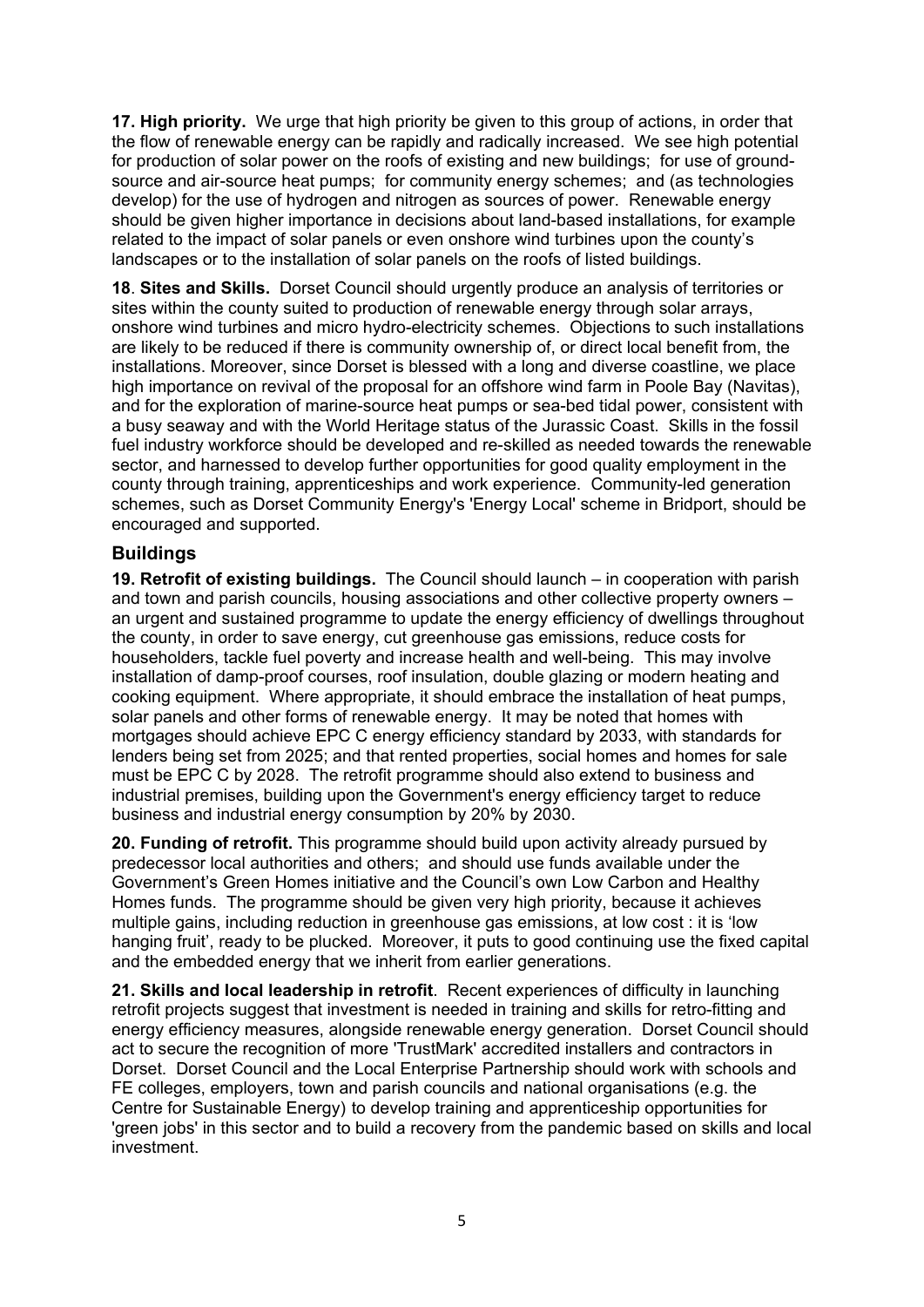**22. Information and local leadership.** There is need for effective information and encouragement to households – particularly to those on low income – on the measures they can take and the funds available for retrofit. Dorset Council should encourage and support housing associations, town and parish councils and community groups to develop local action plans to target and support low-income households to undertake the necessary work for greener, more energy-efficient and warmer homes. Dorset Council could consider establishing a single point of contact for residents and businesses to access advice and expert guidance on retro-fitting and energy efficiency measures, as Wiltshire County Council and Dorset and Wiltshire Fire and Rescue Service have done with Warmer Homes Wiltshire.

#### **New dwellings**

**23. Zero Carbon design.** The Strategy states the aim of achieving Zero Carbon design on new homes, which it estimates may total 18,000 in the next decade. We reserve until we see the Local Plan our comments on the potential scale and location of new housing. But what is absolutely clear is that all new buildings should – from their inception – meet true Zero Carbon standards, so that they do not add to greenhouse gas emissions and will not subsequently need retrofit. The 6th Climate Budget sets 2025 *at the latest* for all new buildings to be zero carbon. We have heard the Leader of the Council complain that the current Government building standards demand less than true Zero Carbon and may prevent the Council from insísting on ít. We urge the Council to join other local authorities in pressing the Government to raise the standard, and meanwhile to do all in its power to insist upon high standards.

**24. The action proposed.** We endorse the proposals in the Action Plan to :

- "set true net Zero Carbon homes standards through the Local Plan in partnership with other South West local authorities;
- encourage designs and layouts which lend themselves to renewable energy solutions, and provide guidance and advice for developers to achieve zero carbon standards; and
- design climate resilience into new buildings
- ensure that relevant housing strategies/policies incorporate the reduction of carbon emissions and increased risk to climate impacts
- for these purposes, act through the Dorset Housing strategy, planning guidance and advice to developers."

For these purposes, we point to the high value of discussions between property owners, developers and planning officials before planning applications are completed and submitted. This procedure can secure high standards by persuasion; can avoid much conflict over bad designs; and can reduce the risk of appeals and high costs to the planning authority. We urge the Council to ensure that they have adequate staff to permit this vital process.

**25.Planning for resilience.** The Strategy provides for mainstreaming of climate resilience in future strategies and policies. As planning authority, the Dorset Council should ensure that all new housing and other buildings or structures are resilient in the face of climate change and other predictable forces; and that they contribute to the wider aims of the strategy, notably those related to resources and natural assets. To this end, the Local Plan and the development control process should :

- point new development *towards* sites which offer durability and long-term value; and *away from* sites, such as floodplains, coastal lands which are subject to long-term erosion or sites of high value for nature conservation or carbon sequestration, which should not be used for built development
- promote in new development the choice of aspect, layout and vegetation which maximises the direct use of the energy of the sun, and which retains and extends natural features such as woodlands, hedgerows, green spaces, streams and pondsinsist upon high social and environmental standards. New housing should
- encourage, and where possible require under building regulations, the production and use of renewable energy, for example through installation of heat pumps or of a linked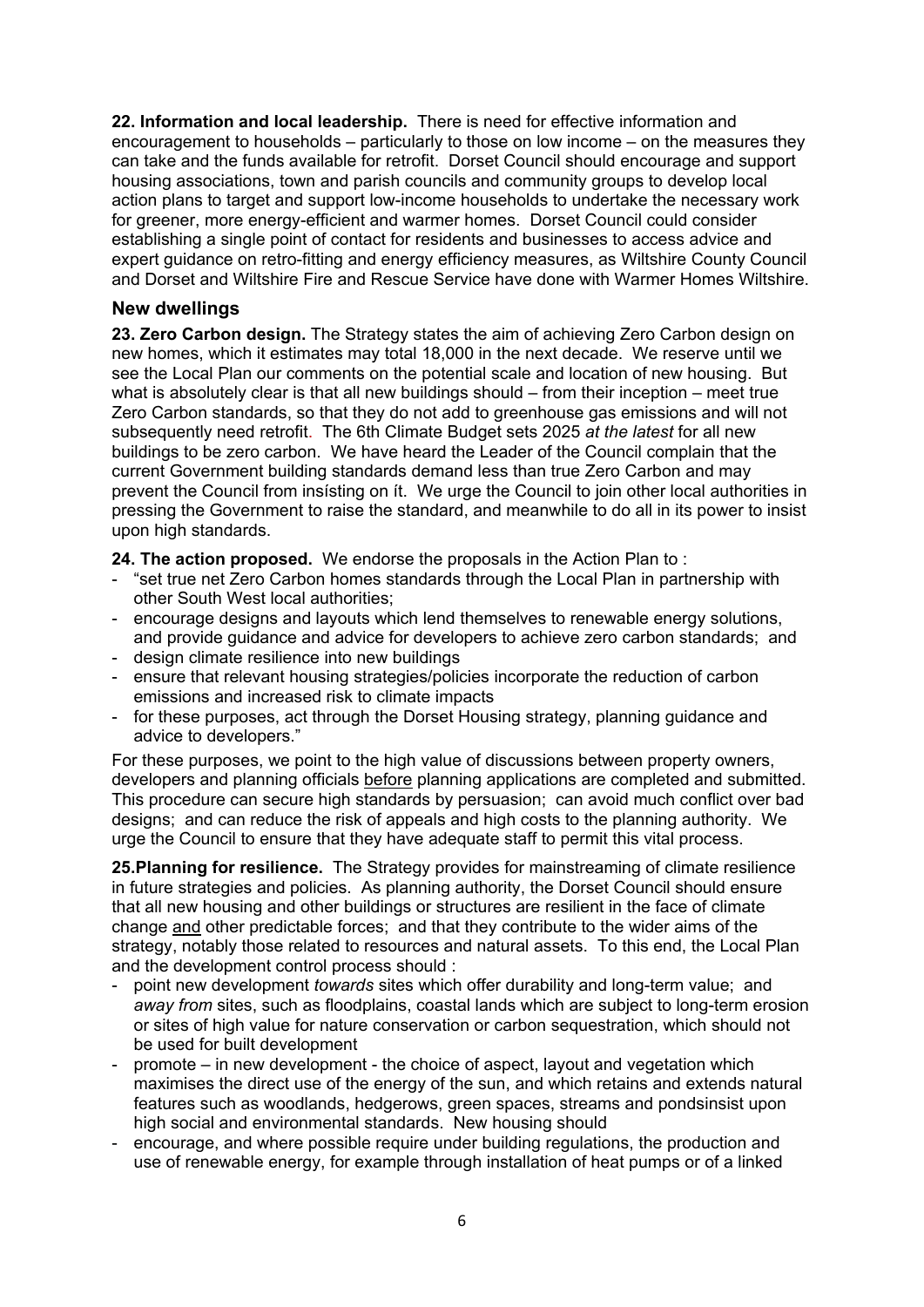array of solar panels on the roof of a row of older houses during retrofit or of new houses or other buildings, and through provision of electric vehicle charge points

- promote the use, in construction, of bio-based materials which have low embodied energy and which lock-in carbon, such as timber, clunch and straw; and generally prioritise the use of materials that contribute to a circular economy.

**26**. **Balance in communities**. The planning authority should also ensure balance and mutual support between the main physical elements in our communities, in order to achieve quality of life and to enable people to find that life without having to travel far from home. Additional housing alone will not sustain the vitality of a town or village. People of working age will only come to a place or stay in it if they have ready access to services and to jobs. We refer further to this under the heading 'Economy´ below. Layout and location of building is vital in enabling reductions in the need to travel. Repurposing of redundant business premises (in the post-Covid shifts in employment patterns) can also contribute to this. These approaches should be clearly stated in the Local Plan.

**27**. **Additional gains.** New developments should proactively support renewable energy and promote patterns of development which reduce transport emissions. Most importantly, binding standards should be set to be net zero carbon and aim for up to 25% of biodiversity net gain. Proactively making zero carbon targets, sustainability and climate and ecological adaptations at the core of the planning process will be vital if Dorset is to reduce emissions from housing. Adaptations to over-heating and flood risk must be considered with measures put in place to monitor emissions, sequestration impacts of nature-based solutions and social, health and community co-benefits through the life of the development.

**28. Dorset Local Plan.** We look to the early adoption of a countywide Local Plan, replacing outdated local plans. It should incorporate crucial imperatives related to energy saving, support for renewable energy, protection of wildlife and enhancement of wildlife habitats, promotion of sustainable transport and of a circular economy, and measures to secure the long-term resilience of buildings, structures and communities in the face of climate change and economic uncertainty. We urge the Council to take full account of the responses to the forthcoming consultation on the draft Local Plan, as they did in relation to the Climate and Ecological Emergency Strategy. The aim should be to secure a general endorsement of the Local Plan policies from residents of the county. To this end, the Plan should have a clear focus on the meeting of need generated within the County, rather than those imposed from outside. The Plan should adopt, as formal supplements, those Neighbourhood Plans which have already been approved. The Council should encourage and support the production of further Neighbourhood Plans.

#### **Food, drink and personal choices**

**29. Personal choices.** A large part of the 43% of current greenhouse gas emissions which are attributed to "residential" and "commerce" arises from the choices that we make of what we buy, use or consume. If our food contains large elements of palm oil, its production may have involved the destruction of rain forest which is a prime sequestrator of carbon. If our house extension makes heavy use of concrete (with the large embedded energy of its raw materials), it will generate more emissions than if it was made of wood. If we make long journeys by car, or even worse by air, rather than rail or bus, we generate more greenhouse gas emissions.

#### *On the other hand …*

If we buy our fruit and vegetables from local producers, rather than that which is imported from other countries, we will reduce the 'food miles' which generate emissions, and the food will be fresher. If we refuse to buy products which are multiply wrapped in single-use plastic, we will send messages back up the supply chain that we are demanding change. If we reduce our consumption of meat, we are helping to cut down on carbon emissions. People in Dorset are increasingly making decisions with these issues in mind. To buy sustainably is not always easy, particularly for people with low income. But the choices can be made, and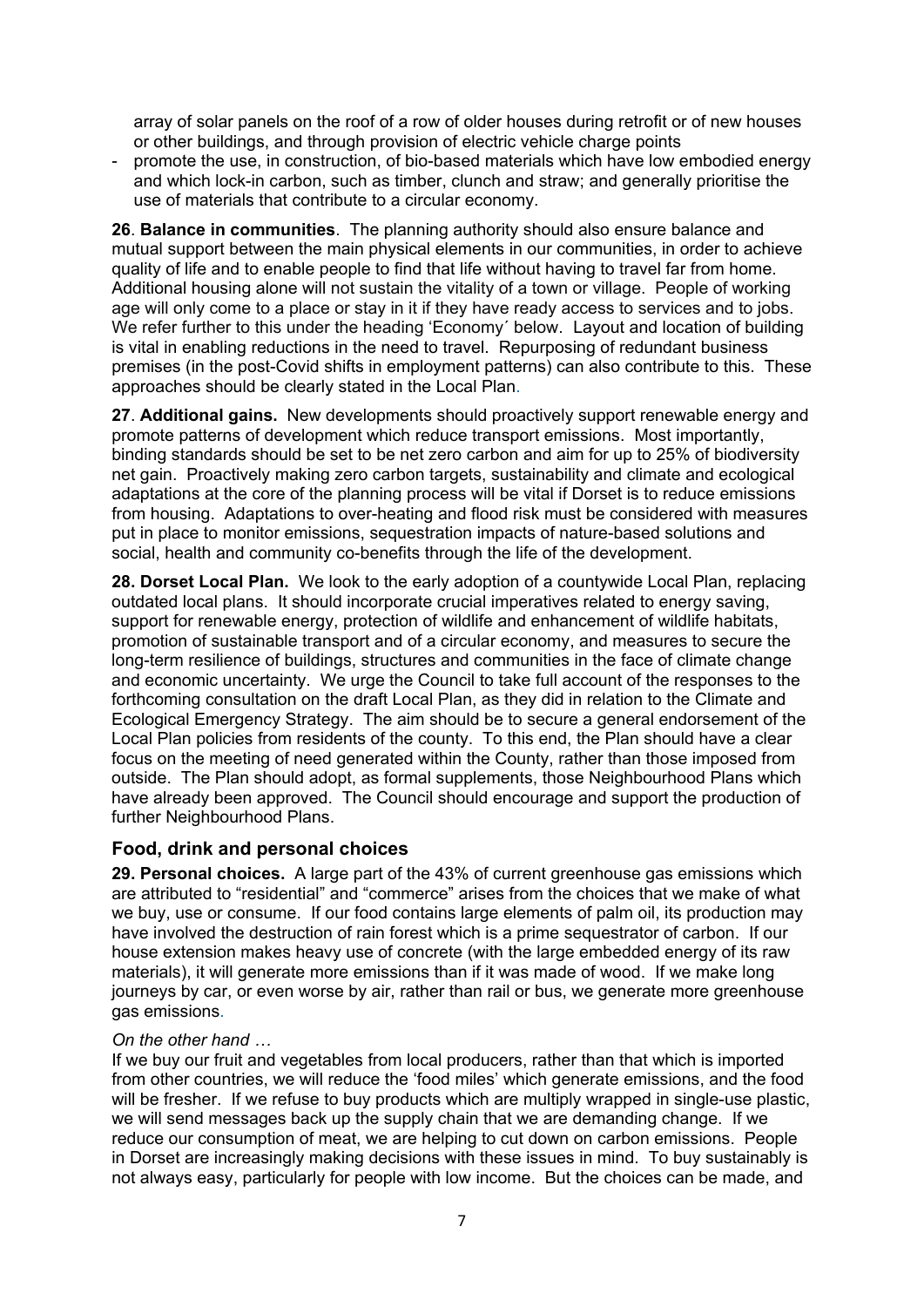people can gain ideas and encouragement from each other towards 'making a difference' in small or substantial ways. The impact of personal choices from 375,000 people can make a massive cumulative impact on the environmental challenges we face.

**30. Promoting change in lifestyles**. Action under the Strategy should therefore include encouragement to the householders of Dorset to consider those changes in their lifestyles which can enable them to 'live more lightly on the earth'. The initiative towards change may come from any point in the supply chains of services or goods which are offered to, or demanded by, residents in this county. It may come from householders, retailers or primary providers of services such as builders, suppliers, regulatory bodies including Dorset Council itself or Government, which can use legislation, taxes etc. to encourage sustainable choices. Dorset Climate Action Network will encourage its member organisations to foster benign changes in lifestyles, through exchange of ideas and promotion of such initiatives as the Green Living handbook produced by Sustainable Dorset and through use of platforms such as Giki Zero and the new Carbon Footprinting Toolkit (currently being trialled).

**31. Food security.** Worsening climate change is widely forecast to cause more crop failures, in the UK and globally. Britain is currently only 60% self-sufficient in food, and far less so for vegetables and fruit. Dorset Council can take several steps to address this, including:

- Retaining county farms but focussing them on horticultural outputs and starter units wherever possible
- Using its own procurement to encourage more local production
- Requiring provision of land for allotments and home growing in any significant new housing development.

**32. Food waste.** A shocking dimension of the county's waste can be found by a visit to the Anaerobic Digester at Piddlehinton, run by the company ECO Energy. Each year it receives 30,000 tons of food waste from households in Dorset, Poole and Bournemouth, plus 10,000 tons from supermarkets and restaurants. This waste is ground up, diluted with 10,000 tons of milk washings from a Yeo valley dairy, placed for two weeks in settling tanks and then moved into great round silos with a domed top. There, methane gas is extracted as fuel for on-site generators producing electricity. When all the gas has gone, the remaining solids are spread as fertiliser on the fields of a neighbouring farm. This never-ending process is highly efficient, and it yields energy and fertiliser. But the scale of food waste is shocking. Collectively, we need to make better use of this precious resource, particularly at this time of rising demand for food through food banks. There is rising interest in local food projects, such as Bridport's 'Seeding our Future' initiative and Community Fridges.

#### **Economy**

**33. Balanced communities.** Government policies and Local Plans tend to place excessive emphasis upon housing, as if its provision will ensure the long-term viability and resilience of communities. That is not the case. The crucial need is to ensure balance and mutual support between the main physical elements in our communities, in order to achieve quality of life and enable people to enjoy it without having to travel far from home. People of working age will only come to a place or stay in it if they have ready access to services and to jobs. Elderly people will only be able to live well in a village if they have access to at least basic services. Young people, on leaving school, will only stay in Dorset – or return to it after studies and early careers elsewhere – if they can find here the elements of a good life. It is the duty of Dorset Council, as planning authority, to sustain the balance between housing, services and jobs. Planning for true resilience must also focus on those most affected by climate change but least able to respond, due to income, age or personal circumstances.

**34. The green economy.** We suggest that the Council should launch a **Regenerative Dorset** programme, aiming to transform its economy to be green, sustainable in use of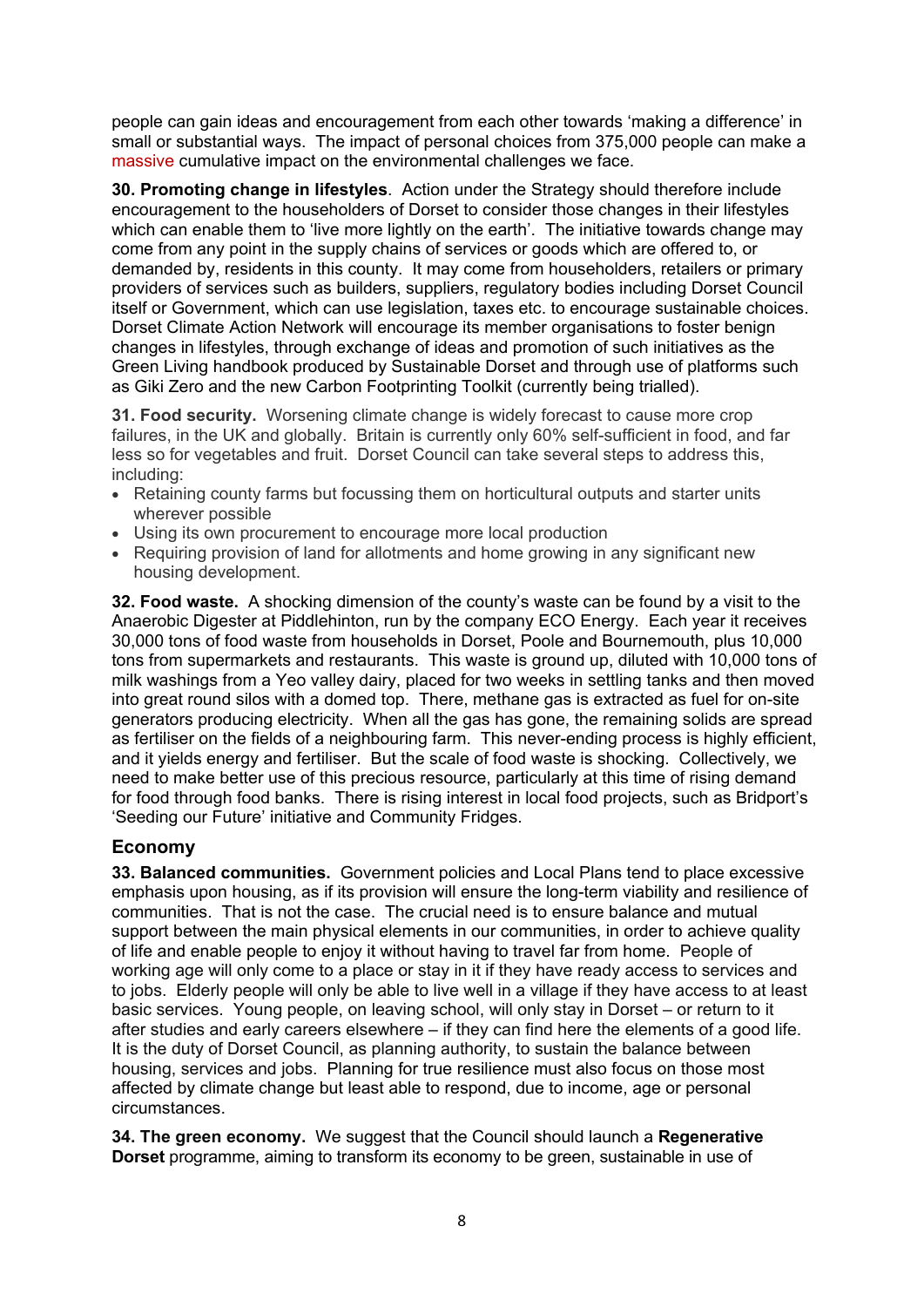resources, with a strong dimension of local self-sufficiency (notably in food) and of circular activity including use of local timber in new buildings.

We look to Dorset Council, BCP Council and all relevant organisations to secure a good share for Dorset of the funds which the government is investing in the Green Revolution. *"Is now the time to revisit the proposal for the offshore wind farm at Poole Bay (Navitas)*  ?"

**35. Workspace**. We call for the provision throughout the county of workspace, and particularly of modern, well-equipped and flexible workspace suited to use for offices, laboratories and workshops or light industry. The rural areas in Dorset have been, and should remain, rich in small and medium-sized enterprises. At a time of fragility and increased unemployment caused by the pandemic, existing and new enterprises may need access to modern energy-efficient workspace, created either by retrofit of existing buildings or by new build, and serviced by high quality broadband connectivity and public transport. The 'Economy' section of the Council's Strategy refers to the provision of new workspace, but the Action Plan refers only to new workspace at Dorset Innovation Park. That Park may have high-value as a seedbed and focus for enterprise, but it does not meet the need for workspace near where people live throughout the county. The Local Plan should provide for the creation of workspace; the rigorous protection of currently undeveloped land which is zoned for that purpose; and vigorous action to promote the development of that land for that purpose. Support should be given for locally-based community and shared workspaces, offering opportunities for skills training, ICT access, collaborative ventures and sharing ideas, initiatives and resources with links to investment,

**36. A timber initiative**. The Council's Strategy is rich in references to farming, food and drink, the protection of natural capital, and the enrichment of natural habitats by tree planting and other methods. But it makes only limited reference to the county's woodlands and the potential which they represent for the provision of building materials with low embedded energy. We urge the early launch of a research and development initiative focused on the potential of the county's woodlands to produce timber for the purpose of buildings, furniture and other products. This could build on the experience of the many timber-using enterprises who meet each year at the Stock Gaylard Oak Fair; John Makepeace and the alumni of his former college at Parnham; the Architectural Association's campus at Hooke; and the longestablished Welsh Woodlands (Coed Cymru) initiative, with its skilful use of low-calibre hardwood. Such an initiative could bring useful secondary income to farmers and other woodland owners; create local employment; and enable builders to reduce the use of concrete and other building materials which have heavy loads of embedded energy. Using timber for construction will increasingly be seen as better, in terms of cutting carbon emissions, than burning wood fuel.

## **Waste**

**37. Extent of recycling.** Dorset Council is rightly proud of its record as one of the top three local waste authorities in England, in terms of the proportion of waste collected by the Council that is now being recycled. But there is still significant potential for further recycling and (more importantly) for reduction or re-use of waste. We suggest that the Council should adopt a **Clean Dorset** programme, aiming to radically reduce its levels of air pollution to well below statutory limits, eliminate all single-use plastic and achieve the highest levels of waste reduction, re-use and recycling in the country. All waste management should adhere to the Proximity Principle and eliminate unnecessary waste miles within Dorset and preventing the importing of waste from outside Dorset by road or sea.

38. The **key opportunities** for such action appear to be the following :

• Single-use plastic, of which there is currently an enormous volume, and which forms a large part of the content of landfill and of the litter that disfigures many public spaces in Dorset. Public disgust with single use plastic is increasingly expressed by shoppers demanding less wrapping, and by the response to the Plastic Free Communities initiative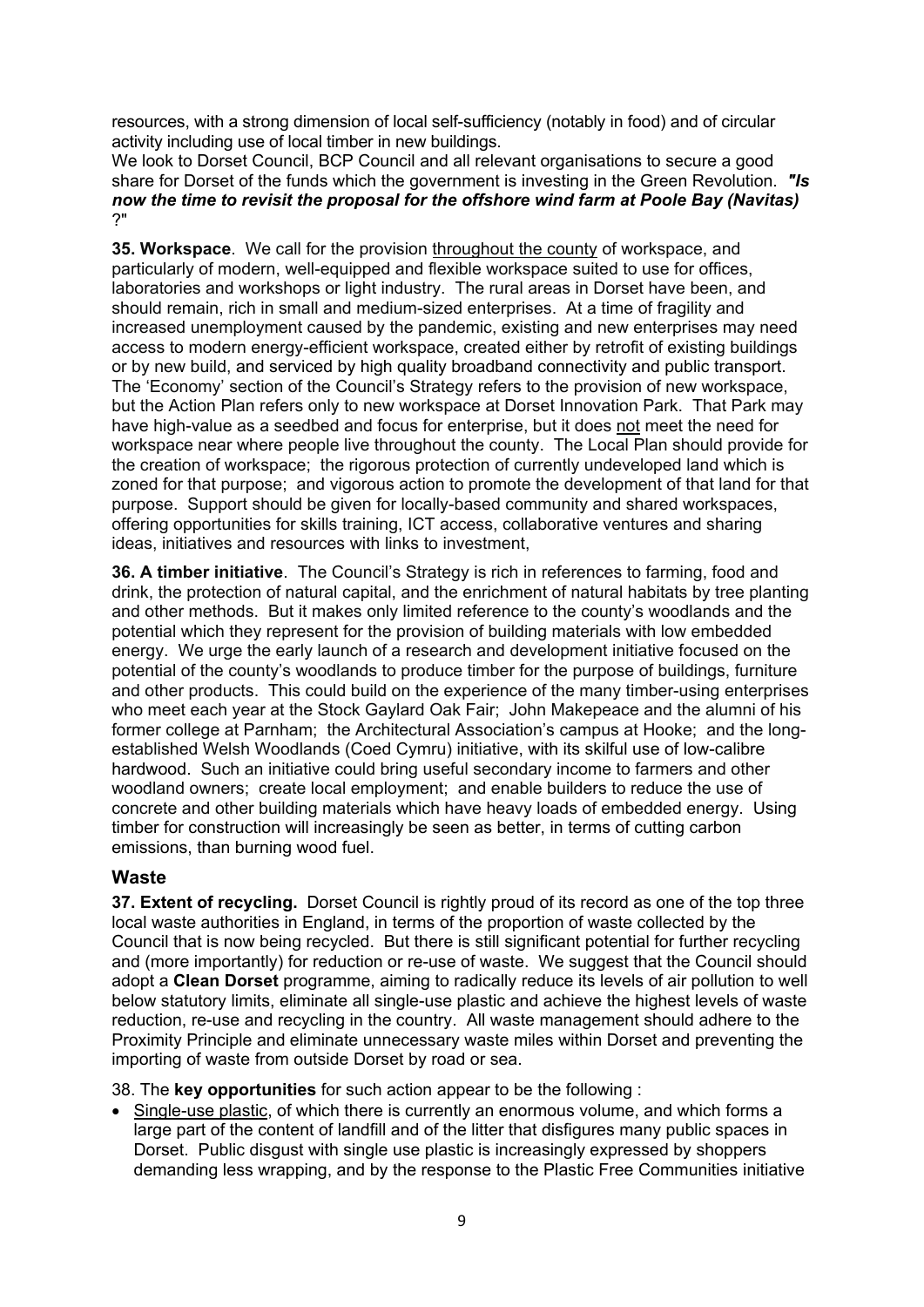led by Surfers against Sewage. But the volume of single-use plastic will not fall significantly until the Government introduces legal, fiscal or financial incentives for reduction of single-use plastic and a greater degree of recycling. Draft legislation to that effect is being brought forward by Friends of the Earth, with the signature of over 200 MPs including West Dorset MP Chris Loder. We urge Dorset Council to add its voice to those who are pressing for that legislation.

- Business waste, which has enormous volume throughout the county, largely in cardboard and plastic wrappings. Businesses must pay either Dorset Council or other contractors to take this waste for either recycling or landfill. There appears to be scope for securing economies of association or volume; for reduction in the plastic element through the national action (stated above) related to single-use plastic; for recycling of the remaining plastic, which should certainly not be burnt; and for composting of at least some of the cardboard (as a 'grey' element in the council's mass composting of green material) or perhaps the recycling of cardboard as (for example) installation in buildings. We urge the Council to take a hard look at these alternatives.
- Construction waste, from excavation, demolition or construction sites, is another element which is hard to recycle, but which – with effective liaison between those who produce it and those who might use it – could indeed be put to reuse or recycling to a greater degree than is achieved now, thus reducing the demand for sand, gravel and other hard building material, which have their own embedded energy and impact on the landscape. Dorset Council, in its own properties and developments, should set a lead in such liaison.

**39. Circular economy.** We urge the Council to explore the options stated above. It should also work with local manufacturers and producers to encourage product design that minimises waste, reduces the use of materials, and ensures that the materials that are used are re-usable or truly recyclable. It should encourage local product manufacturers to make their products truly repairable, and should support local repair shop initiatives. Sustainability and circular economy principles should be embedded in policy and form the basis of contracts with suppliers and third party organisations.

**40. Litter.** The Council should extend its support for community litter picks and beach cleans; for research in this field; and for the campaigns of Litter Free Coast and Sea and Litter Free Dorset to heighten public awareness on issues of litter, plastic pollution and recycling. It should work with local community groups to make litter-free streets and roads the norm. It should work with takeaway coffee shops, meal and snack retailers to ensure that customers do not discard packaging, and work with petrol stations to ensure that customers do not discard disposable gloves.

**41. Portland waste incinerator.** We express our strong support for the opposition to the proposed incinerator on Portland. For each ton of waste burnt 1 ton of CO2 would be emitted and ¼ ton of toxic ash created. It would cause significant additional heavy traffic through Weymouth and onto Portland; and would be a significant source of air and water pollution, with negative effects on local residents' health and the sensitive marine environment. It would block, for the 25 years of its expected life, the search for more acceptable solutions to the reuse, recycling or disposal of waste.

#### **Water**

**42. Action against flooding.** Climate change – with wetter winters and more storms – is raising concern in many parts of the county about the prospects for flooding, despite the heavy investment in flood control of recent years. To cope with this threat, the Environment Agency and other organisations are correctly looking to nature-based solutions, such as river catchment management designed to slow down the flow of flood water from the upper streams. This can bring significant other benefits, notably carbon capture and strengthening of ecosystems through the protection of soil and planting of trees, plus diversification of land use and of farm incomes. The process of river catchment management should be vigorously pursued. Planning powers should be used to prevent built development on flood plains.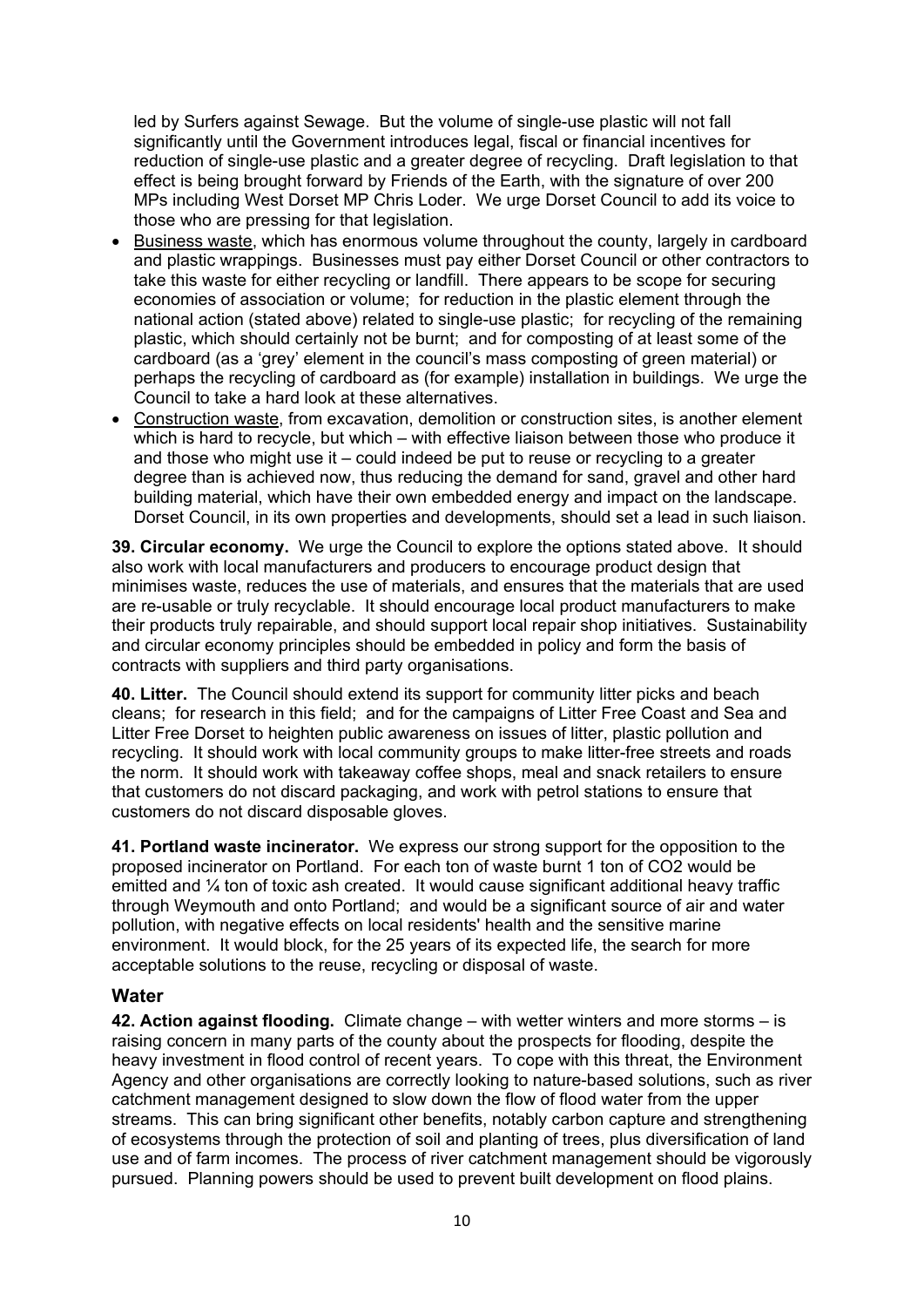**43. Water quality.** Like many other counties, Dorset has serious problem of low water quality in our rivers, many of which have suffered from the outwash of soil erosion, agricultural chemicals and industrial activity, plus (in some places) the discharge of raw sewage. Safe seaside bathing and water sports have been increasingly endangered by frequent sewage overspills. Research has shown that water companies discharged raw sewage into UK rivers 200,000 times during 2019. Water companies need to be held to account and pressured to take responsibility and control over these spills, with regular water quality checks in rivers and on the seaside. As immediate action, Dorset Council should lobby in support of the Sewage (Inland Water) Bill currently going through Parliament.

**44. A Swim Dorset campaign.** Looking ahead, Dorset Council should work with the Environment Agency, Wessex Water and other agencies to launch an ambitious **Swim Dorset** programme, designed to make every river and stream in Dorset safe for children to play and swim, and the water at every beach safe for residents and tourists alike. This can build on the major schemes of water quality improvement now being pursued in the Frome and other rivers. Rigorous protection of natural systems, especially wetlands and water meadows, can help to conserve and replenish groundwater resources, reduce runoff (erosion and flooding) and contribute to enhanced water quality. Tree planting to replace marginal farmland can reduce agri-chemical runoff, eutrophication and poor water quality, whilst simultaneously increasing natural carbon capture. People living in each river valley should be given opportunity to take part, to feel more connected with nature and to others along the river.

#### **Natural assets**

**45. The county's heritage.** Dorset has an exceptional heritage of spectacular landscapes, geological formations, wildlife habitats, archaeological and historic features and a rich coastline. These have been recognised and offered protection through designation of the Area of Outstanding Natural Beauty, the Jurassic Coast World Heritage, many National Nature Reserves, Marine Protected Areas and other international, national and local designations. This heritage is not only of high value in its own right, but also contributes greatly to the well-being of the community and to the Dorset economy. Natural systems are our best and cheapest method of countering the impacts of climate change. They form a key element of environmental and economic resilience against change. The UNESCO World Heritage designation of the Jurassic Coast is to educate the world about past extinctions : Dorset Council should extend that understanding to embrace the recent geological impact of mankind (the Anthropocene) and the threat of a '6th extinction'.

**46. Declining health of natural systems.** Throughout the world, natural systems are being impoverished by cutting down of forests, draining of wetlands, intensification of farming and the switch of land to industry and urban use. Climate change is contributing heavily to loss of wildlife, through increased storm winds and erosion, and the poleward spread of pests and diseases.Grave loss of wildlife is rebounding on the well-being of people everywhere. Here in Dorset, this global process is experienced in very simple ways - the reduced number of swallows, hedgehogs, butterflies, bees and other pollinators; the brown soil which is washed down our streams after a storm; the dead elm trees and the ugly impact of dieback disease on the ash trees; and the damage caused by litter, fly tipping and accidental or deliberate fires

47. **Environmental degradation**. These simple signs indicate a deeper underlying problem. Dorset is seen as a county relatively rich in wildlife. But the reality is that Dorset has for decades seen environmental degradation and serious loss of wildlife, and this continues. Britain has been described by the Royal Society for the Protection of Birds as one of the most nature-depleted countries on earth, and Dorset's environment and natural capital have not escaped the impact of this. Parts of the landscape are in a poor state, and many habitats are degraded.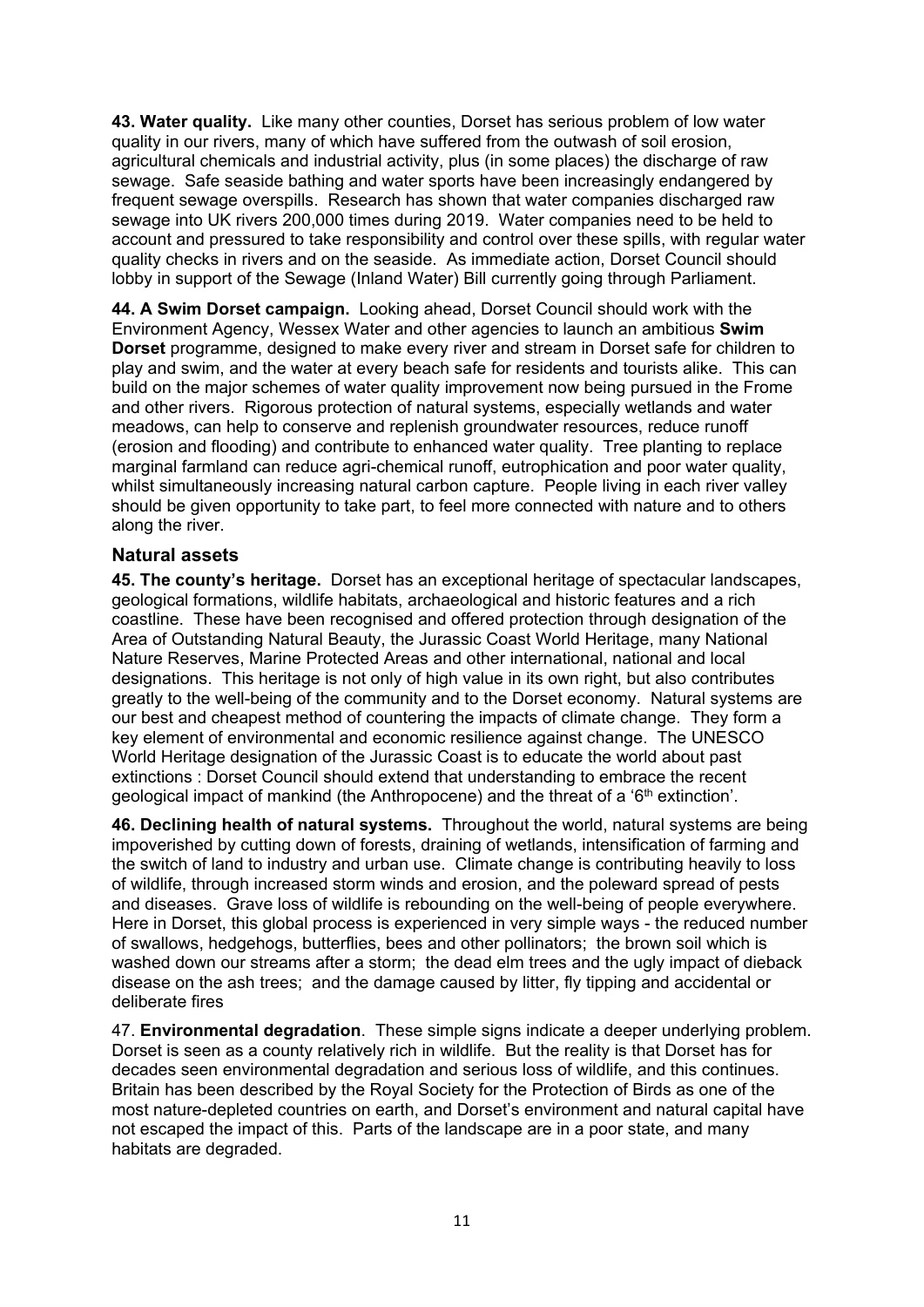**48. AONB or National Park ?** The Dorset AONB Partnership is striving to make good these faults, using such funds as it can secure, but it has acknowledged that it lacks the resources that are needed to achieve major improvements. We therefore look forward to the outcome of the Government's review of the governance and funding of protected landscapes, based upon the report prepared by Julian Glover and his team. This may lead to the strengthening of the powers and resources of the AONB Partnership, or to the government's acceptance of the widely-publicised proposals for the creation of a Dorset National Park to replace the AONB.

#### *Meanwhile, what can we do to make good this loss of wildlife and to restore the health of natural systems ?*

**49. Dorset Lifelines programme.** Dorset Council could launch a **Dorset Lifelines** programme, aiming to conserve soils and to halt and reverse the loss of wildlife through widespread nature recovery and radical changes in land use and land management, pioneered on Council-owned land and County Farms. It should clarify the present state of the natural environment and then set clear targets for the strengthening of habitats and for reversal of the loss of wildlife. Fortunately there is much available evidence, which can be accessed through the Dorset Environmental Records Centre. This Centre holds a remarkable battery of overlay maps, showing many detailed aspects of the environment. These maps are used by the key environmental organisations in the county, including the AONB team and the Dorset Wildlife Trust, in their own programmes of action to protect and improve the environment.

**50**. **Citizen science.** This evidence base can then be used for setting targets for the enrichment of wildlife habitats and the strengthening of natural systems; clarifying the ways in which these targets may be pursued; and pursuing a linked series of actions. There is scope also for citizen science in this field. Dorset Council should work with a local university to set up a series of 'Community Science' initiatives to help monitor ecological recovery in the County e.g. monitoring populations of water vole or swift screaming parties. Many people want to feel they can take part in ecological recovery, and not everyone wants to be planting trees! The Council can commission third parties, such as a university or the Dorset Wildlife Trust, to coordinate these popular initiatives.

**51. Nature recovery networks**. There ís great scope in Dorset for the creation of nature recovery networks. The most striking example is the major restorative initiative in the recently expanded Purbeck National Nature Reserve, where Natural England, National Trust, Dorset Wildlife Trust and private landowners are cooperating. Elsewhere in the county, Dorset Wildlife Trust is seeking to protect, restore and re-create precious habitats, so that wildlife has the space to recover. Its aim is to see at least 30% of the land in Dorset embraced within Nature Recovery Networks by the year 2030, building upon the 2,200 Sites of Nature Conservation Interest which it has already identified in the county. It is working with farmers and landowners to create buffer zones around these Sites. There is also scope to work across county borders and link to ecological and restoration and rewilding projects in Devon, Somerset, Wiltshire and Hampshire; and to collaborate with universities, local councils, Climate Action Networks and civic society in neighbouring counties.

**52. River catchment management**. Four leading environmental organisations – Environment Agency, Wessex Water, Dorset Area of Outstanding Natural Beauty and Dorset Wildlife Trust – are together leading a county-wide programme which is progressively applying river catchment management techniques to major rivers within the county. The broad aims of this programme are to enhance the landscape, enrich the wildlife habitats, alleviate flooding, reduce pollution and improve water quality, and reduce greenhouse gas emissions by capturing and storing carbon.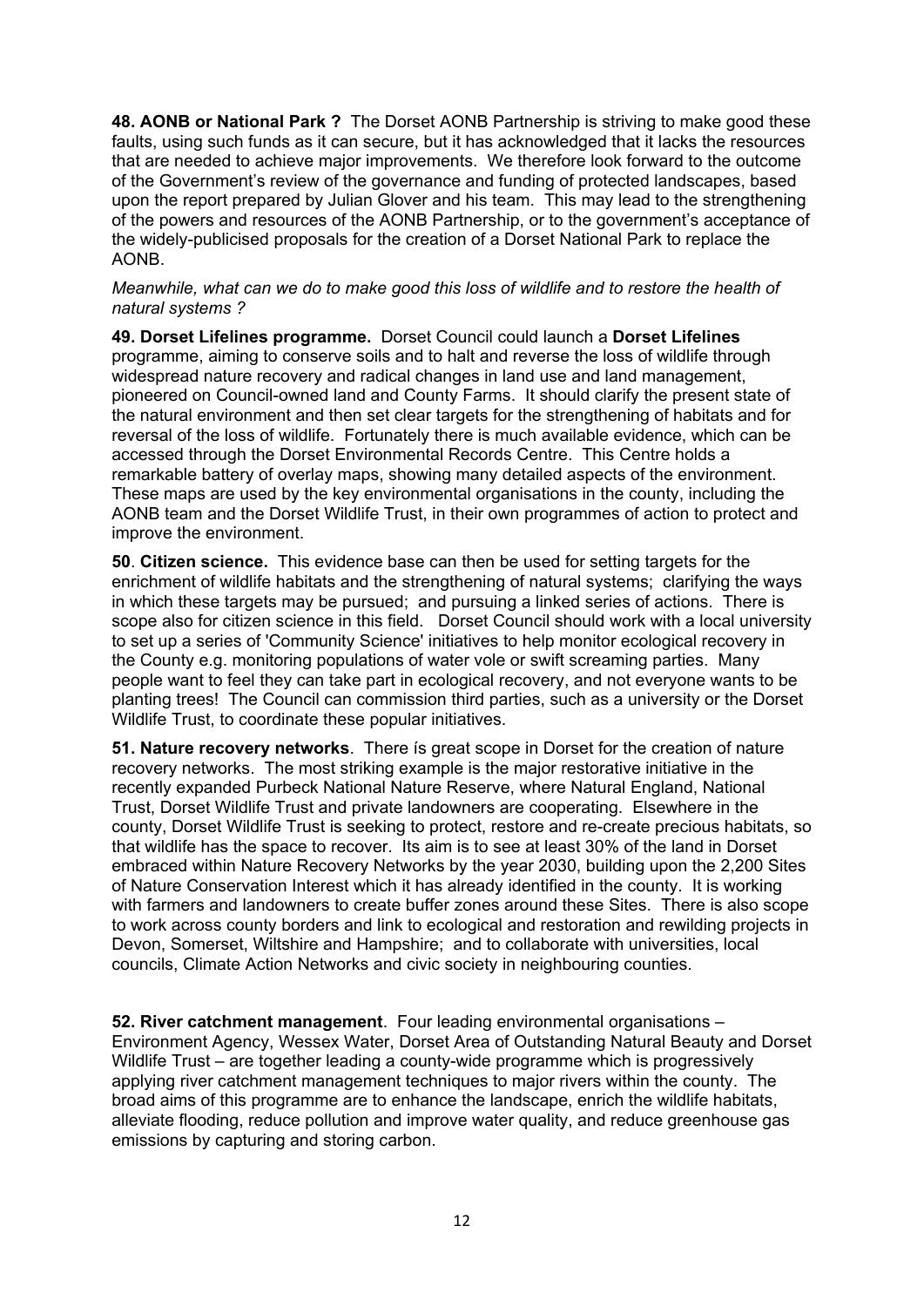**53. Tree planting.** Through its England Trees programme, the government is promoting the planting of millions of trees in order to increase the proportion of England's land area in woodland from 10% to 12% over the next two decades. In Dorset, the AONB Partnership is promoting the planting of trees, particularly in those places where the trees can contribute to the strengthening of ecosystems, alleviation of flooding and reduction in air pollution. To this end, the AONB has recently published guidance in the form of maps for each parish in its area, which those places which would benefit from the planting of new woodlands and the revival of hedgerows. These maps will be helpful to those landowners, parish councils and voluntary groups who wish to promote the planting of trees.

**54. Practical action**. Across the county, the volume of tree planting is increasing, assisted by the Woodland Trust, The Conservation Volunteers and others who supply free trees, using funds gifted to offset carbon emissions. Tree planting is an excellent way to involve people in practical action and thus in the broader campaign climate and ecology campaign : many people want to do something tangible like this. Widespread action in this field could be encouraged by reinstating the Eco Schools initiative in Dorset; launching a Tree Warden scheme for Dorset; and setting up a 'Dorset Great Wood' initiative to encourage each town and parish (and County Farm) to plant their own Great Wood. Dorset Climate Action Network will encourage such action.

**55. Transition on farms.** The farms of Dorset contribute significantly to the nation's food security and food supply, and also to exports. Their woodlands and hedgerows, and their pastureland soils, contribute to the capture and storage of carbon. But they currently produce about 10% of the greenhouse gas emissions in Dorset, through the diesel used by farm machinery, the fertilisers, pesticides and herbicides and the methane emitted by cattle. Moreover, it is clear that the intensification of farming has contributed greatly to the loss of wildlife habitats and a reduction in wildlife populations.

**56. Public goods**. To achieve the purposes of the strategy will therefore demand a transition on farms. The Government is in process of introducing a significant shift in public support to farming, from direct financial support to a sophisticated system of 'public payment for public goods', including enhanced care for sites of nature conservation interest and other environmental resources. This shift will be gradually introduced over coming years, and should bring a gradual easing of the adverse pressure which intensive farming can place upon natural systems. The changes will not be easy for the farming community, particularly at a time of uncertainty over Brexit and future trade deals with other countries. Those who seek to implement the strategy will need to recognise the pressure on farmers and seek ways to help them through this transition.

**57. Private land.** Much benefit for wildlife and the fixing of carbon can come from wildlifefriendly management of private gardens and land. There is growing public interest in Dorset in such wildlife friendly management. Dorset Wildlife Trust offers excellent advice related to such management. We stress the importance of retaining permeable garden surfaces and natural space to reduce runoff, increase infiltration and absorb carbon.

## **Transport**

**58. Shifting transport modes**. The Council's Strategy records that transport is responsible for 31% of all greenhouse gas emissions in the County. In 2018, about 2,500 million vehiclemiles were spent in the Dorset Council area. In the UK, only 1% of journeys are by public transport, and this proportion is probably even less in Dorset. Transport is also a significant source of air pollution and plastic residues and other wastes which pollute land, rivers and the sea.

**59**. **Elements of action.** In the face of this massive impact, the Strategy correctly states that "We face a major challenge to shift transport modes". In our view, the key elements in that shift will be :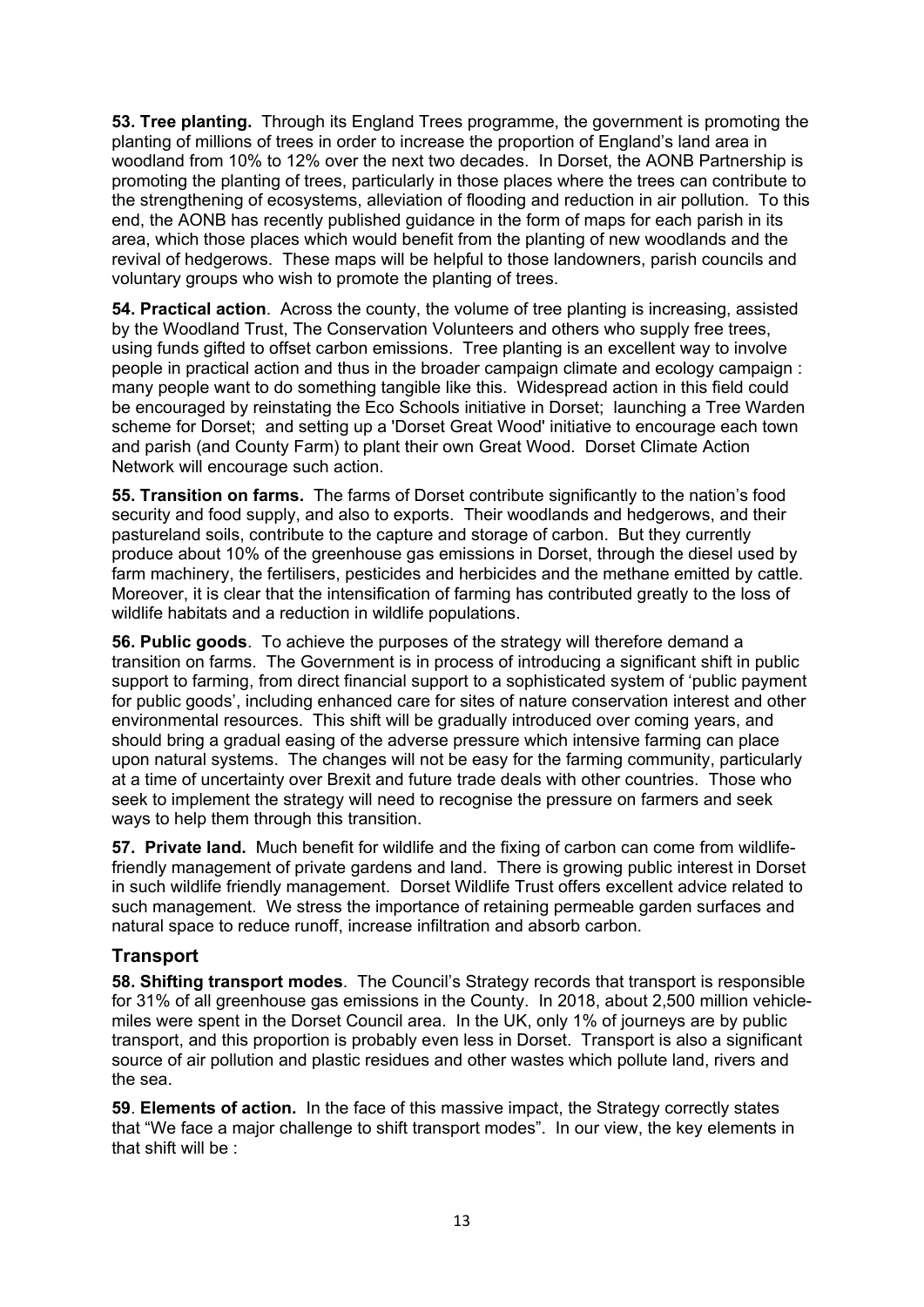- Reducing the need for personal and business travel, along with freight, through strengthening of local economies and the use of land-use planning policies to enable people to work in or near their homes
- Increased use of walking and cycling, encouraged by increased networks of safe and dedicated routes for that purpose and by planning policies which protect proximity between homes, jobs and services
- Provision of a network of E-bike rental hubs to promote increased cycling and connectivity between towns and transport modes (e.g. railway stations to towns and villages).
- Radical improvement in public transport services, together with incentives to people (other than the mobility-impaired) to use them rather than private transport : this will especially help those without private transport or who are unable to drive)
- Shift from fossil fuel to electric power or (as it comes on stream) green hydrogen power
- Reduction in the number of private vehicles through car sharing, e- car rental clubs and better public transport connections between towns and modes of transport

**60. Cross-border links.** There is also scope to work across county borders and link to Active Travel planning and provision, car-sharing, e-car rental clubs and e-bike rental hub planning in Devon, Somerset, Wiltshire and Hampshire; and to collaborate with universities, local councils, Climate Action Networks and civic society in neighbouring counties to engage local communities in planning their future towns and mobility options (e.g. the Royal College of Art's recent research on community engagement and sustainable transport planning, presented by the Minister of Transport to the Transport Planning society on 16 November 2020.).

**61. Leadership** in making this shift lies with Dorset Council, as planning, highway and local transport authority. It also has a major role to play in bringing forward to 2040 (from 2050) the Western Gateway Sub-National Transport Body's target date for making transport netzero. We welcome the provisions in the Council's Strategy for improving low carbon transport infrastructure in the Local Plan and the Local Transport Plan, investment (from multiple funding sources) in walking, cycling and public transport, and redirecting money from strategic roads to low carbon transport; and wish to see them driven forward as a priority. We note that DC and BCP councils have secured £79 million in 2020 from Department of Transport's Transforming Cities fund to deliver a large sustainable transport network. But the Council must not, in advance of the expected national decarbonisation, commit itself to (or support the WGSTB plans for) infrastructure initiatives, such as major highway schemes, which will lock in higher emissions for decades to come.

## **Making it happen**

**62. Co-ownership of the Strategy.** We strongly endorse the view of the Council that the pursuit of this Strategy and Action Plan must draw upon skills and resources from across Dorset Council and from a wider partnership of interests in the county. The Council aims to "build support from stakeholders and the wider public and develop partnership working on all aspects of climate change action". The challenge is indeed to enlist – as co-owners of the Strategy – the communities, enterprises and organisations of Dorset, including town and parish councils; and to encourage, stimulate and (where appropriate) coordinate their contribution to what the Council calls this 'massive task'. We comment below on the measures which are proposed by the Council in order to stimulate this sense of coownership and partnership.

**63. Emergency Partnership.** The Strategy proposes the creation of a Dorset Climate Emergency Partnership Group, as a focal point in "developing a Dorset wide partnership with key public, private and third sector partners". We support this proposal as a focal point for achieving true co-ownership and shared responsibility for the pursuit of the Strategy. The Group should be renamed the Dorset Climate and Ecological Emergency Partnership Group The representatives of different partners should be there on equal terms with the Council, in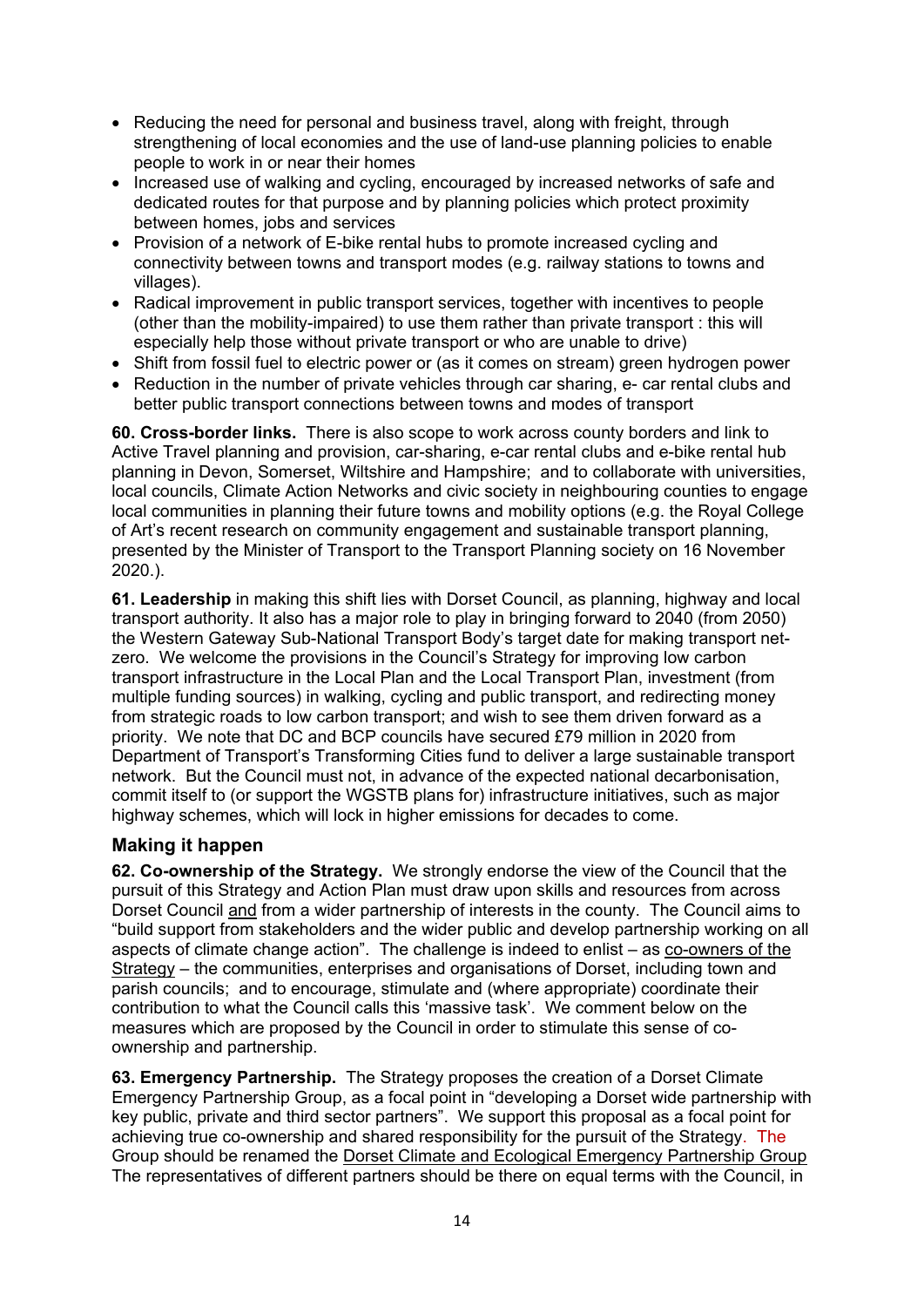recognition of this shared responsibility. The Group should have a strategic overview of targets, timetables, priorities and major projects within the Strategy programme. It should not have responsibility for the direct management or oversight of individual projects : this responsibility should rest with those partners who are directly involved in each project.

**64. Staff and expertise.** The Group should have its own staff, funded by the Council : note that Cornwall County Council has a team of 12 people working full-time on their Climate Action Plan, six of whom are dedicated to managing relationships with external partners. A task force composed of suitably qualified people should be commissioned to assess the evidence and design the workstreams required to deliver an area-wide plan. This should be resourced from across partner organisations and draw on their specific skill sets, including business knowledge; knowledge of finance and funding mechanisms; economic and financial policy measures to achieve carbon reductions and ecological recovery; understanding of the role of behavioural measures and incentives; knowledge of carbon opportunity modelling, assessment and data management; and risk assessment skills.

**65.** Helpful initiatives currently underway include the new Carbon Footprinting Toolkit created for town and parish councils and local communities by the Centre for Sustainable Energy and the University of Exeter, backed by BEIS for the government. Work is being done to ensure the UN Sustainable Development Goals inform policy, projects and planning and that local economies can be influenced by Doughnut Economy, Planetary Boundary, Circular Economy consideration and thinking. The Group could work closely with DAPTC and NALC to ensure engagement and support from local communities through their elected representatives.

# **Funding the response**

**66. Former European funds**. Enterprises and community initiatives in many parts of Dorset have benefitted substantially in recent years from grants through the EUfunded LEADER programme deployed by the Southern and Northern Dorset Local Action Groups. This funding made possible, for example, the creation of the community shops at Thorncombe and Broadwindsor, the expansion of the fruit processing enterprise at Liberty Orchard in Halstock, and the extensive tourism signposting in Dorchester. Further funding came into the county from the European funds deployed by the Dorset Local Enterprise Partnership, although the rural areas of Dorset appeared to benefit much less from those funds than the main urban and industrial areas of the county. Most of these European funds have now stopped, indeed the LEADER funds were exhausted more than a year ago.

**67. Shared Prosperity Fund**. So, we have been waiting for the launch of the Government's Shared Prosperity Fund, which we understand will replace the previous European Structural Investment Funds, including the European Regional Development Fund, the European Social Fund, the European Agricultural Fund for Rural Development (which included the LEADER funding) and the European Maritime and Fisheries Fund. We hope that the aims and elements of the Shared Prosperity Fund will be strongly geared towards the climate and ecological agendas; and we believe that the shrewd use of these funds could substantially contribute to the funding of the Dorset Strategy. If the deployment of the Shared Prosperity Fund rests with the Dorset Local Enterprise Partnership (DLEP), we urge the Dorset Council to ensure that the funding is fairly deployed – in proportion to social and economic needs – across the whole area served by DLEP.

**68. Other National Funds.** Dorset Council and other agencies, organisations, enterprises or households can call down national funds for action that contributes to the climate, ecology and resilience campaign. Recent examples are the Dorset Council's receipt of £483,000 from the Government's Active Travel fund to improve walking and cycling routes in the county; the grant of £763,900 from the Government's Green Recovery Challenge Fund to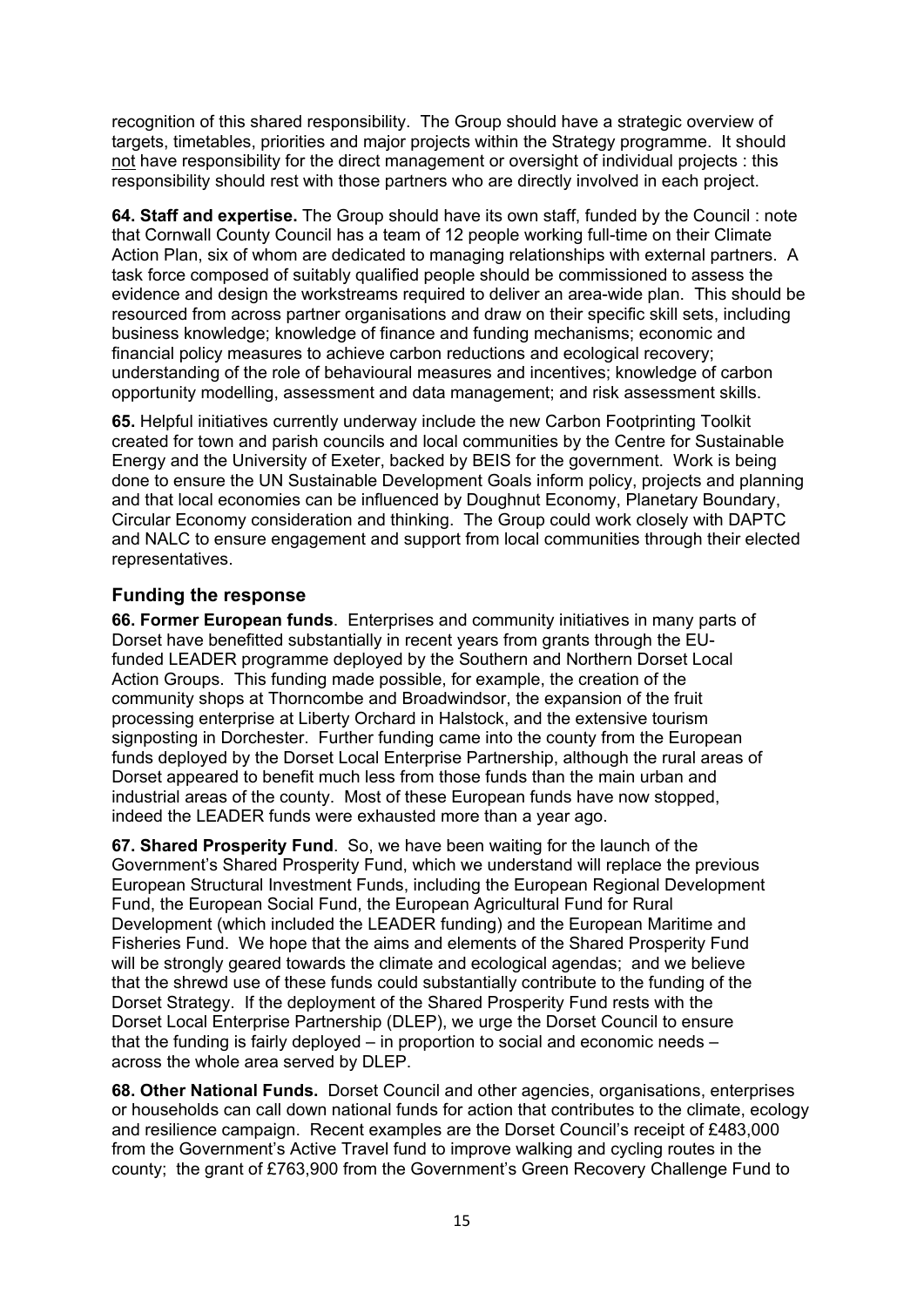Dorset AONB Partnership for two projects - Purbeck Heaths Large Grazing Unit, **and** Greening West Dorset's Hills and Vales; and the grant from the National Lottery Community Fund to Beaminster Town Council to build a skateboard park. The Government's review of Protected Landscapes, mentioned at paragraph 48, may bring significant additional funds either to strengthen the resources of the AONB or to replace it with the proposed Dorset National Park. We note that the South Downs National Park, comparable in size, receives some £10 million per year in core Government support and secured an additional £50 million in project funding during its first 5 years including grants for sustainable transport initiatives

**69. Equity capital.** The Strategy refers to "securing innovative financial arrangements for climate change projects and programmes". We see high potential for securing 'equity capital' from residents and organisations within the county, as a source of crucial finance for the necessary action on climate change and related purposes. A clear example of the willingness of residents to provide such equity capital is shown by the rapid and complete response to the offer of 5%-interest shares in Dorset Community Energy. The county has many people with the financial means to help with action in this way, some of them elderly, keen to help but unable to contribute physically to the climate action. Their funding could enable not only action at county level, such as that of Dorset Community Energy, but also action at the local level by Community Land Trusts or similar non-profit organisations, which collectively could play a major part in making the Strategy happen. We urge the Council to be ready to offer advice to local organisations of these kinds as they search for ways to turn their aspirations into action.

## **Engagement and communication**

**70. Engagement.** We welcome the emphasis in the strategy on the need for engagement and communication. We note that the Council will "continue and extend its activities for awareness and behaviour change; will develop a comprehensive communications strategy, including information on climate change and ecology; and open an ongoing dialogue between DC and Dorset residents. It will "help to facilitate new and existing community-led projects and community organisations, and work with these groups to signpost and communicate a shared message". The Action Plan states that the Council will "build support from stakeholders and the wider public by informing and educating on the benefits and opportunities of acting on climate change; and creating, maintaining and developing partnership working on all aspects of climate change action".

**71. Vision for the county.** We believe that the steps summarised above should be supported by the shaping, through citizens' assemblies and representative groups, of a Vision for the county which will catch the imagination and enlist the energies of all. We offer a simple version of such a vision on the first page of this paper. The need will be to identify the main sections of the community – large companies, small enterprises, town and parish councils, societies and clubs of all kinds, neighbourhood or village communities, churches, households etc. – and find ways to connect with them.

**72. Town and parish councils.** The Strategy refers to the declarations of emergency made by many town and parish councils. It provides for support to town and parish councils to implement the Strategy. The Action Plan includes "Support to town and parish councils to develop and implement their organisation and area-wide climate action plans : this is as well as helping them engage with residents to encourage community action and drive change at a grassroots community level". This is of high importance. Many of the actions set out in the Strategy and Action Plan may be best conceived and pursued at the level of local communities.

a, through which the Dorset Council offers pump-priming grants to town and parish councils and community-based groups for climate and ecology projects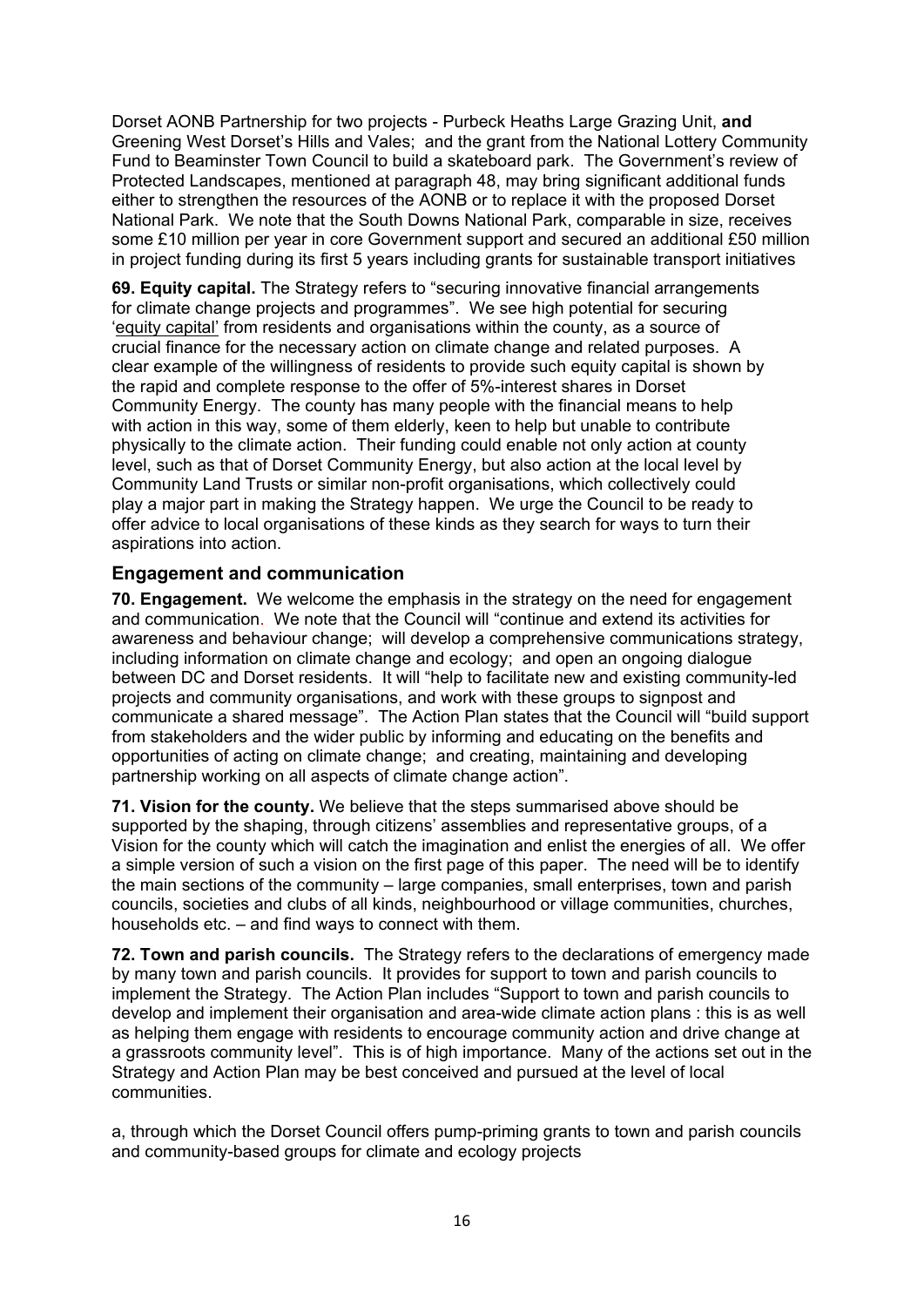73. **Dorset Local Action Partnership**. Dorset Council should be ready to delegate action to town and parish councils, and to provide staff expertise and financial resources to support the action of these local councils within the scope of the Strategy. We ask the Council to launch a Dorset Local Action Partnership, with funding similar to Somerset County Council's £1million grant pot which enables parish and town councils to bid for grants of between £5,000 and £75,000 per parish for projects that focus on tackling the climate emergency. The same basis of grant-aid could greatly stimulate action also by community-based organisations. The focus should include ecological action as well as climate. Working closely with DAPTC and with NALC's Climate Action Task & Finish group, as well as directly with local councils, would enable a co-operative, collaborative approach to provide impetus and support for actions to engage communities in planning their futures (e.g. the recent Royal College of Art research project in Lyme Regis and two other UK towns on community engagement and sustainable transport planning, providing a rich source of ideas, challenges and visions from residents).

**74. Neighbourhood plans.** Town and parish councils, with their local knowledge, should use vigorously their role as statutory consultees on plans and planning applications. They should prepare Neighbourhood Plans, in order to gain formal recognition of the wishes of their population related to the type and location of new development and the protection of wildlife areas and other features of local importance. Working with local partners, they can take initiative in projects to conserve energy, to create renewable energy, to reduce and recycle rubbish, to use local resources and promote a circular economy, to secure a sound balance between housing, services and employment, and to protect wildlife.

**75. Community-led projects and organisations**. Dorset is already rich in voluntary organisations at county, district or local level, many of whom are itching to contribute to the pursuit of the Strategy and Action Plan. They contributed to the earlier round of public consultation on the draft Strategy : they appreciate the way that the Council has brought their ideas into the Strategy : they are now eager to offer their energy to realise the aspirations that they expressed. The Council states the intention to "help and facilitate new and existing community led projects and community led organisations". It also states – which is very welcome – that an "Additional staff resource is in place" to provide that help and facilitation. The formal launch of a programme of support for community-led projects and organisations should be among the earliest actions under the Strategy - see Proposal for the Dorset Local Action Partnership at paragraph 73.

**76. Public engagement.** We welcome the statement that the Council will "build support from stakeholders and the wider public by informing and educating on the benefits and opportunities of acting on climate change and creating, maintaining and developing partnership working on all aspects of climate change action". We note also that the Council intends to "provide more accessible and digestible information on climate change and ecology and the actions we can all take through a range of channels : these will include upgrading our climate change website, developing an online information hub for sharing information and best practice, and … encouraging an open and ongoing dialogue between the Council and Dorset residents." We see this as a crucial dimension in the pursuit of the Strategy, and we urge the Council to place greater emphasis upon it, in partnership with schools, the Press, social media, community-led organisations and others.

**77. Behavioural change.** Retrofit of existing homes, and standards of sustainable design in new housing, will enable householders and their families – if they wish – to "live more lightly on the land" in terms of their carbon and ecological footprint. But the radical reduction in this footprint depends also upon widespread behavioural change. This calls for the urgent launching of the engagement programme which Dorset Council envisages. The Council states its intention to "continue and extend activities related to awareness and behaviour change". We urge that community-led organisations be involved in this process. There is scope for widespread community-led initiatives, such as the Green Living project initiated by Sustainable Dorset, which enables groups of households to work together in reducing their